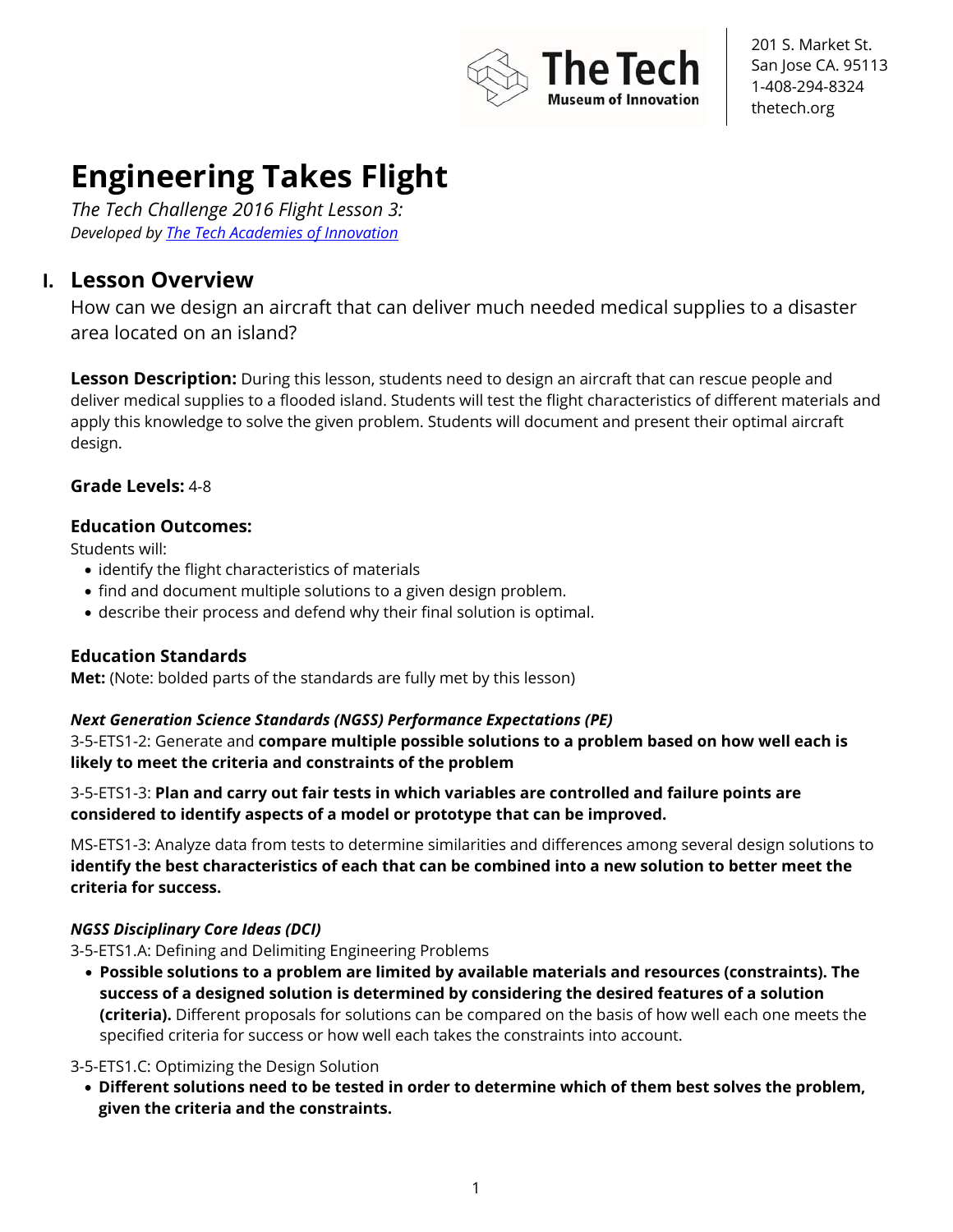

#### *NGSS Science and Engineering Practices (SEP):*

3-5 SEP 6: Constructing explanations and designing solutions

• **Generate and compare multiple solutions to a problem based on how well they meet the criteria and constraints of the design problem.** 

6-8 SEP 7: Engaging in Argument from Evidence

• **Evaluate competing design solutions based on** jointly developed and agreed-upon **design criteria.** 

#### *NGSS Crosscutting Concepts (CCC):*

3-5-CCC-6. Structure and Function - The way an object is shaped or structured determines many of its properties and functions.

• **Different materials** have different substructures, which can sometimes be observed.

6-8-CCC-6. Structure and Function - The way an object is shaped or structured determines many of its properties and functions.

• Complex and microscopic structures and **systems** can be visualized, modeled, and used to describe **how their function depends on the shapes, composition, and relationships among its parts**; therefore, complex natural and designed structures/systems can be analyzed to determine how they function.

#### *Common Core Standards:*

CCSS.ELA-Literacy.SL.4.4 Presentation of knowledge and ideas:

• Report on a topic or text, tell a story, or recount an experience in an organized manner, **using appropriate facts and relevant, descriptive details to support main ideas or themes**; speak clearly at an understandable pace.

CCSS.ELA-Literacy.SL.6.4 Presentation of knowledge and ideas:

• **Present claims and findings, sequencing ideas logically and using pertinent descriptions, facts, and details** to accentuate main ideas or themes; use appropriate eye contact, adequate volume, and clear pronunciation.

**Addressed:** (The following standards are practiced in this lesson but are not explicitly taught and assessed)

#### *Common Core Standards:*

CCSS.ELA-Literacy.L.4.6 Vocabulary Acquisition and Use

• Acquire and use accurately grade-appropriate general academic and domain-specific words and phrases, including those that signal precise actions, emotions, or states of being (e.g., quizzed, whined, stammered) and that are basic to a particular topic (e.g., *wildlife, conservation,* and *endangered* when discussing animal preservation).

CCSS.ELA-Literacy.L.6.6 Vocabulary Acquisition and Use

• Acquire and use accurately grade-appropriate general academic and domain-specific words and phrases; gather vocabulary knowledge when considering a word or phrase important to comprehension or expression.

CCSS.ELA-Literacy.W.4.7 Research to build and Present knowledge:

• Conduct short research projects that build knowledge through investigation of different aspects of topic.

CCSS.ELA-Literacy.W.6.7 Research to build and Present knowledge:

• Conduct short research projects to answer a question, drawing on several sources and refocusing the inquiry when appropriate.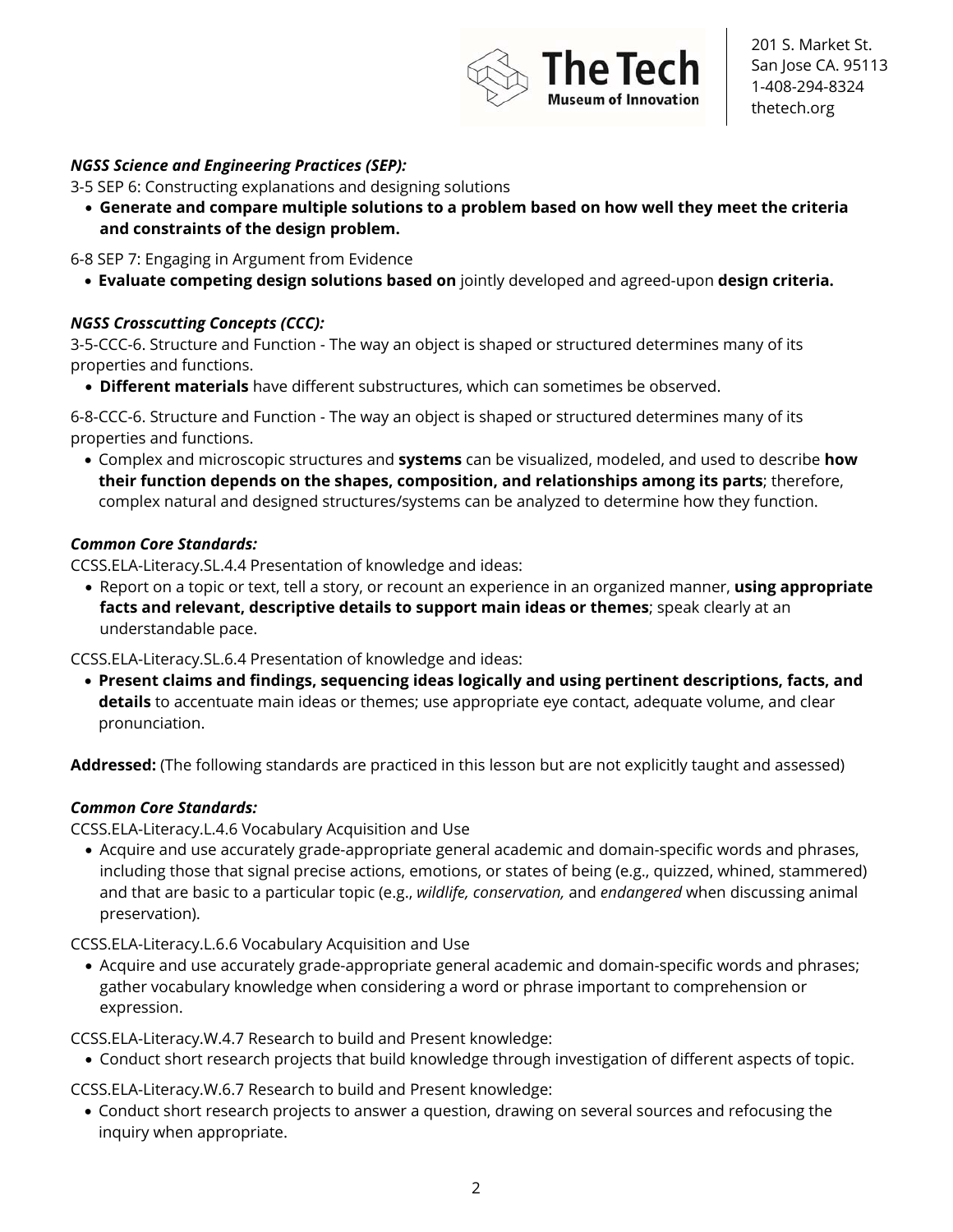

#### *English Language Development Standards:*

Part 1A.1: Exchanging information and ideas with others through oral collaborative conversations on a range of social and academic topics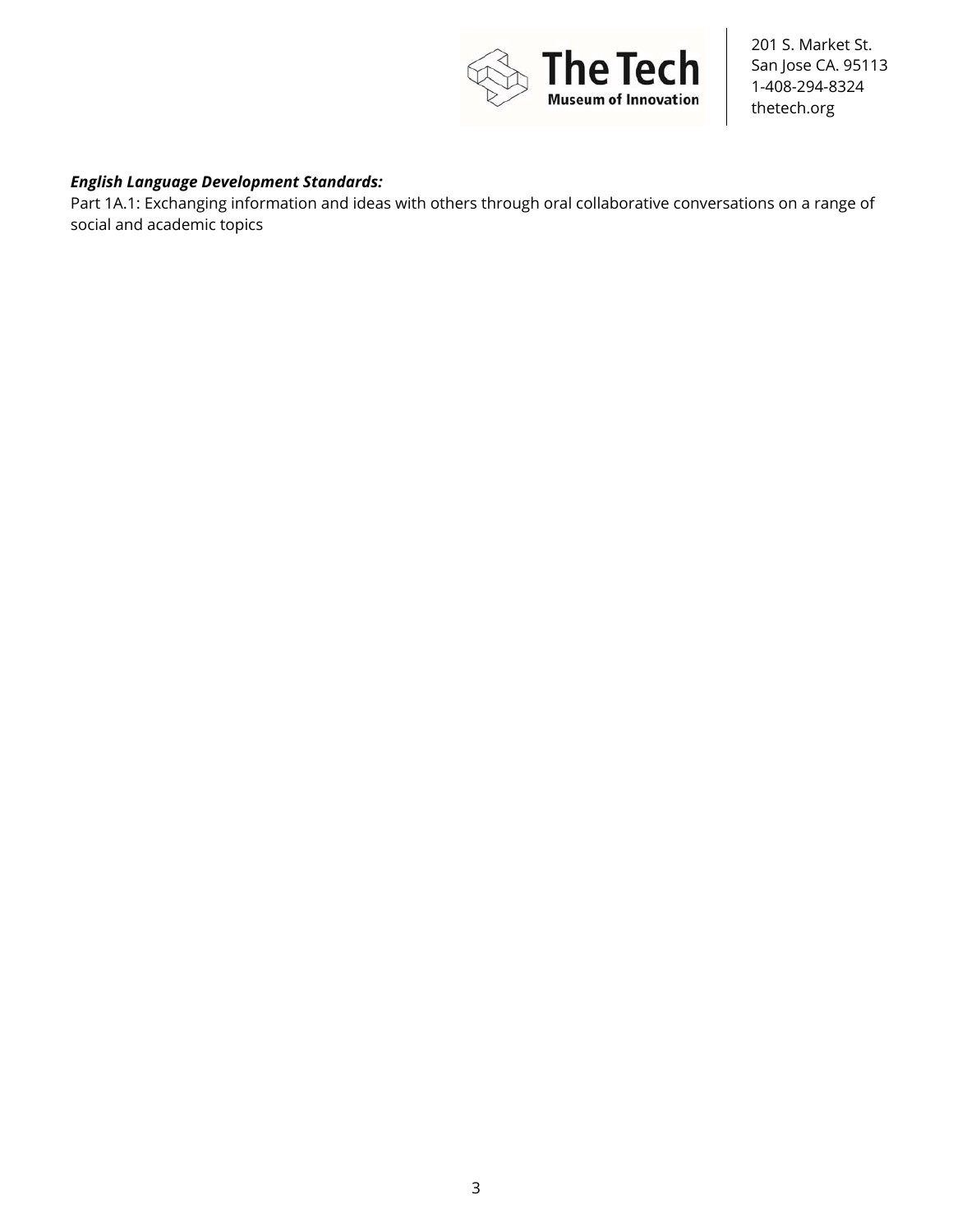

### **II. Advanced Prep & Set-Up for Lesson**

#### **General Materials**

*The following is a list of supplies needed for a class of 36:* 

- Extra AA batteries
- Clear tape (10 cm. per pair) (Must be Invisible Tape 32953 or similar. Wide, not shiny)
- 1 stopwatch per team (extension for middle school)
- Scissors (1 per pair)
- Rulers (1 per pair)
- Protractor (to measure the angle of the electric launcher)
- Tape measure (to measure the height if the table platform where the launcher shall rest)

### **Aircraft Material Test Set-Up**

#### *Materials*

- Wing materials to test, available for each group of 2-4 to choose from. (Each pair selects 1 material to test and all materials should be tested, so provide no more than 3 pieces of each of the following materials). All materials listed below must be pre-cut into 8.5 inch by 5.5 inch pieces.
	- Tissue paper
	- Newspaper print
	- Wax paper
	- Copy paper
	- Foil
	- Cardstock
- Paper cone to use to mark landing locations (1-2 depending on how many trials you want to allow for each material test.)
- Launch tool attachment paper regular weight paper cut into 8.5 in. by 5.5 in. piece (1 per test material/ 2 per group) (This allows each aircraft, when mounted, to feed through the launcher easily. See "Aircraft Material Test Directions" in Appendix C on how to create the Launch Tool).



- 20 copies of Directions for Aircraft Material Test in plastic sleeves (See "Directions for Aircraft Material Test," in Appendix C)
- 20 copies of aircraft construction directions *(see link here, or in Appendix B)*
- Electric Paper Airplane Launcher *(purchase here or see Appendix B)*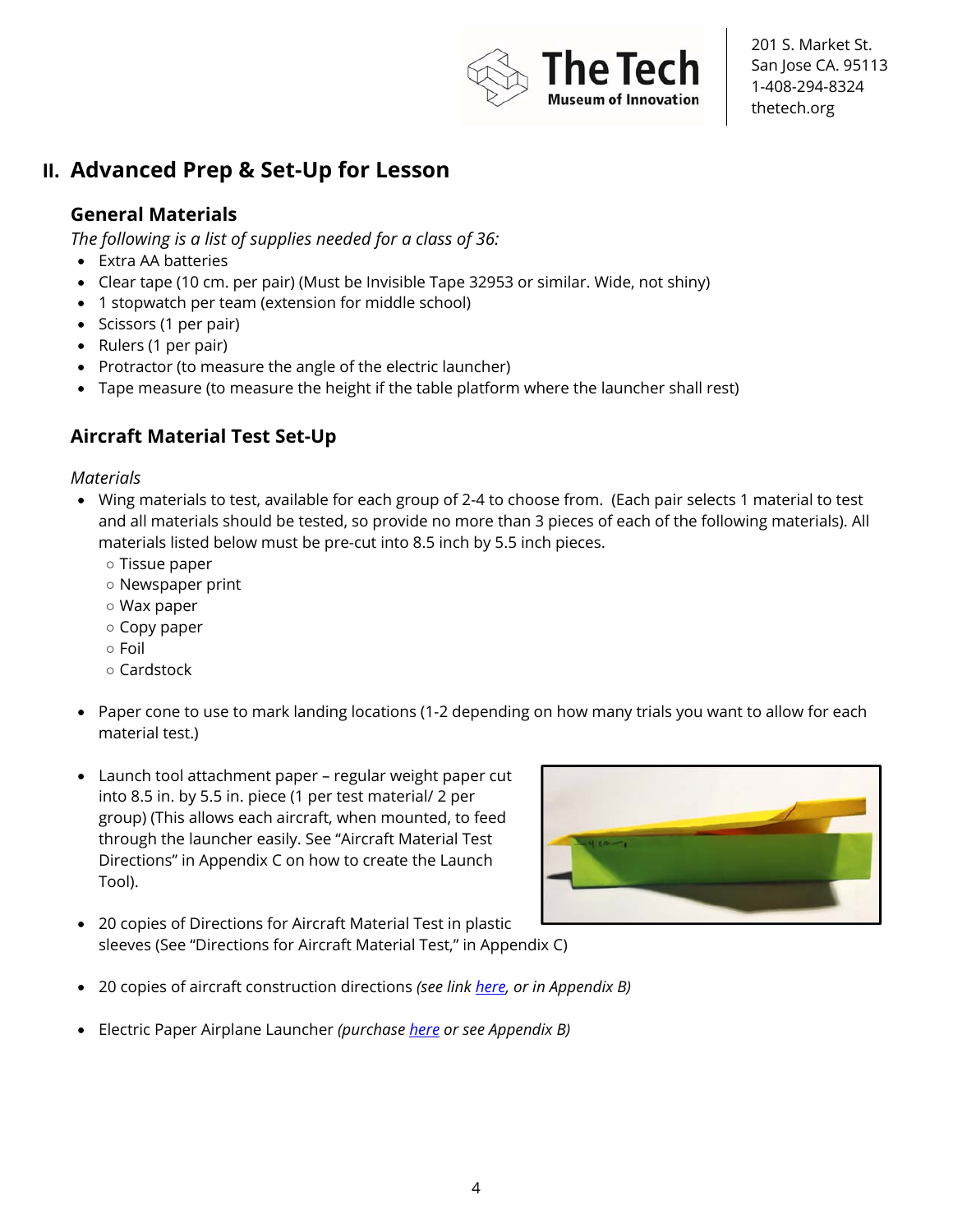

#### *Aircraft Material Test Set-Up*

- 1. Testing Set-Up
	- Launch point
		- Set Paper Airplane Launcher on table top (Standard table height ~71 cm/28 inches high)
		- Launcher front raised to a 35 degree angle relative to the table top
		- Secure the launcher feet with tape to keep the launcher stable
		- Cover front nut (directly in front of conveyor pieces) with tape to minimize "take off" obstruction





- Tape measurements on the floor to measure flight distance (intervals in feet or meters) for a length of 15 feet or 5 meters.
- 2. Data collection Create a whole class chart to chart flight results as a class, so that the class can compare materials and look for patterns. A hand-out of this sheet is also available so that students can each observe and document different flight characteristics. *("Aircraft Material Test Observations," Appendix C)* for collecting data as flight tests are performed. An example of a filled-in data table is below.

| <b>Observation</b><br><b>Material Type</b> | <b>Flight Stability</b>                                                                                            | <b>Flight Distance</b>                                                      | <b>Flight Orientation</b>                                                                                                  | <b>Flight Path</b>                                                                                 |
|--------------------------------------------|--------------------------------------------------------------------------------------------------------------------|-----------------------------------------------------------------------------|----------------------------------------------------------------------------------------------------------------------------|----------------------------------------------------------------------------------------------------|
| tissue paper                               | • horizontal spin (x2)<br>$\bullet$ 1 vertical spin (x2)                                                           | $\bullet$ 5 ft.<br>• 3.5 ft.<br>• 5.5 ft.<br>$\bullet$ 4 ft.                | • top up/backwards (x1)<br>$\bullet$ top down (x1)<br>• top up/side-ways (x2)                                              | $\bullet$ 10 cm. left<br>$\bullet$ 15 cm. right<br>$\bullet$ 34 cm. left<br>$\bullet$ 20 cm. right |
| news print paper                           | • arc- no flips<br>• hang time/gliding (x4)                                                                        | $\bullet$ 5 ft.<br>$\bullet$ 8 ft.<br>$\bullet$ 7 ft.<br>$•7.5 \text{ ft.}$ | • top up/straight $(x4)$                                                                                                   | $\bullet$ 31 cm. right<br>• 14 cm. right<br>$\bullet$ 40 cm. right<br>· 20 cm. right               |
| wax paper                                  | • up/came down on tail $(x1)$<br>• vertical flip $(x2)$<br>$\bullet$ straight $(x1)$                               | $\bullet$ 4 ft.<br>$\bullet$ 2 ft.<br>$-4.24$ ft.<br>$\bullet$ 4 ft.        | • top up/slightly sideway landing<br>• top up/backward landing<br>• top up/backwards/ sideway landing<br>• top up/straight | $\bullet$ 8 cm. left<br>$\bullet$ 11 cm. left<br>$\bullet$ 12 cm. left<br>$\bullet$ 9 cm. right    |
| regular paper                              | $\bullet$ 1 vertical flip (x2)<br>• 1 roll and horizontal flip (x1)<br>$\bullet$ vertical and horizontal flip (x1) | •7.25 ft.<br>• 9.75 ft.<br>• 7.5 cm.<br>$\bullet$ 6 ft.                     | • top up/backwards landing (x3)<br>$\bullet$ top down $(x1)$                                                               | $\bullet$ 40 cm. left<br>$\bullet$ 15 cm. right<br>$• 32 cm.$ left<br>$• 53 cm.$ left              |
| foil                                       | • vertical flips/glided back (x4)                                                                                  | $\bullet$ 7 ft.<br>$\bullet$ 4.5 ft.<br>• 3.5 ft.<br>$\bullet$ 1 ft.        | $\bullet$ top up/front (x1)<br>• top down/sideways (x1)<br>• top up/backwards (x2)                                         | $\bullet$ 20 cm. left<br>$\bullet$ 24 cm. left<br>$\bullet$ 32 cm. left<br>$\bullet$ 30 cm. left   |
| card stock                                 | • horizontal flip upon landing (x4)                                                                                | $\bullet$ 7 ft.<br>$\bullet$ 7 ft.<br>$\bullet$ 7 ft.<br>•7.33 ft.          | • top down/sideways landing (x4)                                                                                           | $\bullet$ 22 cm. right<br>• 47 cm. right<br>• 62 cm. right<br>$\bullet$ 65 cm. right               |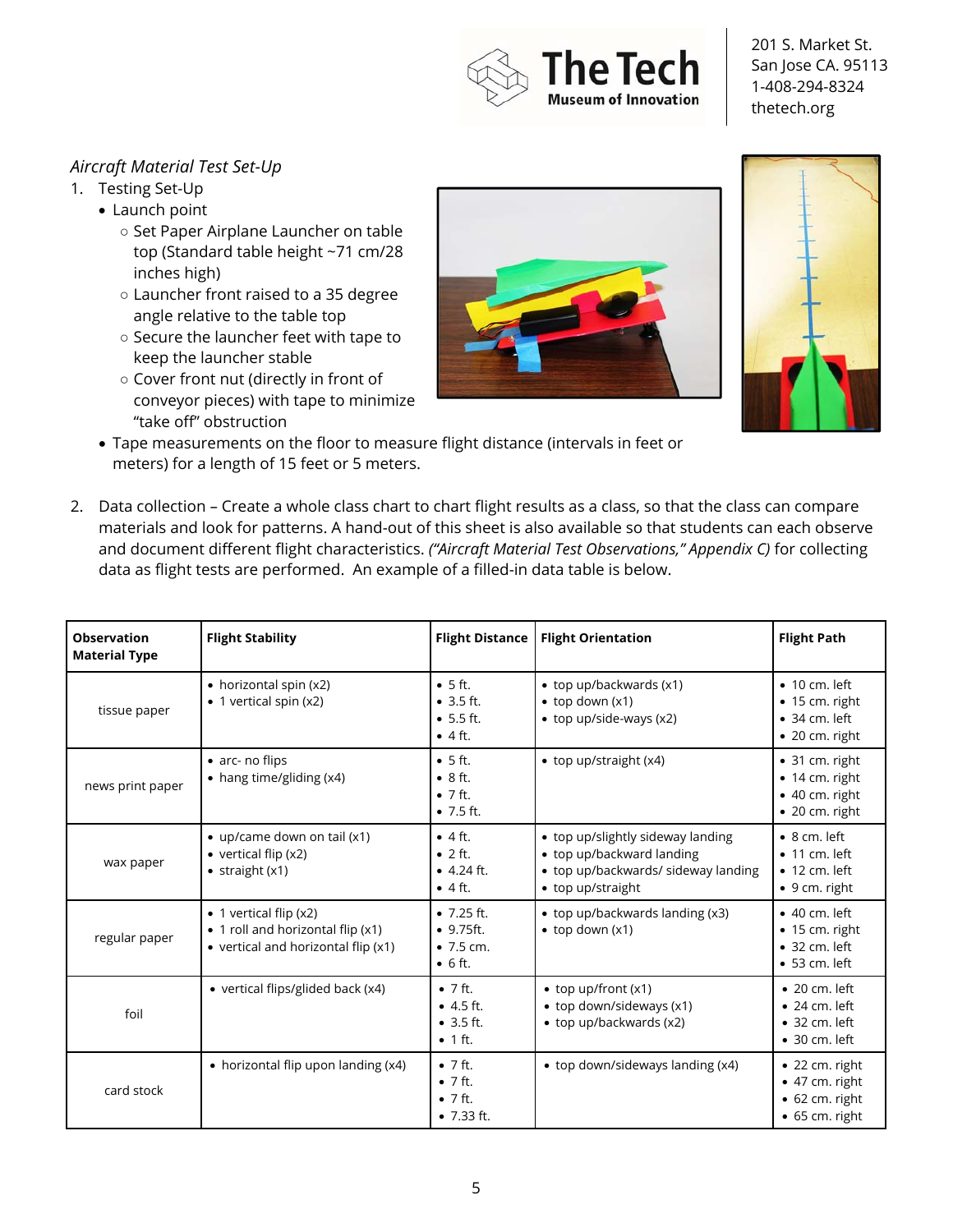

### **Aircraft Design Challenge Advanced Set-Up**

#### *Materials (for a class of 36)*

- Launch station supplies:
	- Electric paper airplane launcher *(purchase here or see Appendix B)*
	- Textbook (to hold electric launcher in place)
	- Measuring tape (to measure distance)
	- Masking tape (to mark distance)
	- 8 folders or binders (to act as mountain or bridge obstacles around the island)
	- Large Paper Plate (to be the island)
- Each student group of 3-4 will need:
	- 1 copy of the Design Challenge Journal ("Design Challenge Journal," Appendix C). (10 total)
	- 1 pencil (10 total)
	- 1 pair of scissors (10 total)
- Aircraft building materials table:
	- 2 rolls of scotch tape ○ 1 roll of masking tape
- 100 sheets of white copy paper ○ 20 sheets of cardstock

○ 20 sheets of tissue paper ○ 100 plastic pony beads

- 100 straws
	- 100 popsicle sticks
	- 100 paper clips
	- 100 pipe cleaners
- Roll of wax paper ○ Roll of foil
- 20 sheets of newspaper

#### *Aircraft Design Challenge Set-Up*

- 1. Student Group Stations Set-Up: Set up a table for each group with the listed materials and handouts.
- 2. Set up a materials table that has all the materials listed above available to teams for building.
- 3. Launch Station Set-Up
	- Launch point
		- Set paper airplane launcher on table top (Standard table height ~71 cm/28 inches high)
		- Launcher front raised to a 35 degree angle relative to the table top
		- Secure the launcher feet with tape to keep the launcher stable
		- Cover front nut (directly in front of conveyor pieces) with tape to minimize "take off" obstruction
	- Place a paper plate 3 feet away from the table (to represent the island)
	- Place 8 folders or binders in a 1-2 foot radius around the paper plate (to represent mountain and bridge obstacles)



4. Data Collection: Distribute a copy of the Design Challenge Journal to each group and have teams fill out the information as they complete prototypes of their design ("Design Challenge Journal," Appendix C).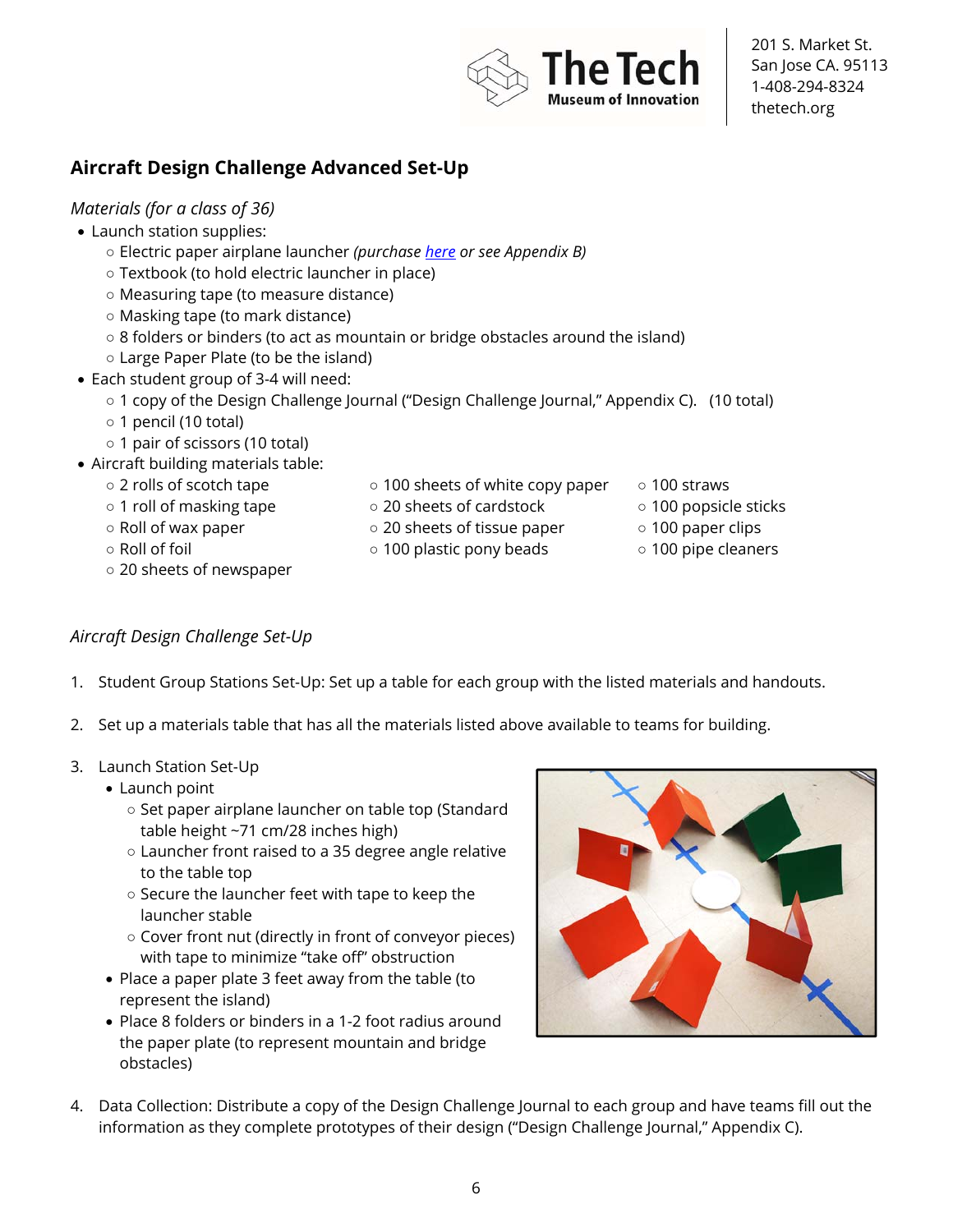

### **III. Engineering Takes Flight Lesson Guide**

**Guiding Question:** How can we design an aircraft that can deliver much needed medical supplies to a disaster area located on an island?

#### **A. Introduction (30 minutes)**

- 1. Introduce the big challenge. Suggested talking points might include:
	- In the near future, we may experience extreme weather in the Bay Area. One potential danger may be flooding.
	- The National Guard needs our help to design an aircraft that can rescue people and deliver medical supplies to cities in need.
	- As we work towards this challenge, we will explore and experiment with materials to build an aircraft.
- 2. Lead a discussion that draws on students' prior knowledge of forces acting on an aircraft and the engineering design process. Sample questions might include:
	- How does gravity act on an aircraft in flight?
	- How do forces act on an aircraft to allow it to fly?
	- How might we use the engineering design process to explore flight?
- 3. Discuss materials testing and introduce core vocabulary for this lesson
	- How might engineers decide what materials to build with?
	- Why is this important? (Materials testing is important because it allows engineers to pick the optimal materials for their aircraft designs (material or solution that works best within the limitations of the design). It also lets engineers test the materials under different variables and conditions so that they can anticipate any weaknesses in the design or structure of an aircraft).
	- Some additional engineering vocabulary that we will be using today are:

#### **Facilitator Notes:**

Discussion Tips and Suggestions

- Through this discussion, review with students that in order for an aircraft to fly, the force of lift must be greater than gravity and thrust must be greater than drag. These concepts are taught in the second Tech Challenge 2016 Lesson: Lighter than Aircraft Design.
- When introducing the concept of **optimal** materials, ask students what the optimal way to get to school is? If you live down the street, it might be optimal to walk. If you live a few miles away, it might be optimal to take the bus. Depending on your situation, the optimal mode of transportation will change.
- One way to help students understand the difference between **criteria** and **constraints** is to introduce a real-world problem. You might want to have students sort criteria and constraints on a T-chart. One example would be "Design a Healthy School Lunch:"
	- o Criteria (Desired Features):
		- Less than 1,000 calories *(Note: students might think of this as a limitation, but it is a desired feature of the design so is not a limitation or constraint.)*
		- Includes a serving of fruit, vegetables, protein, fat, carbohydrates, and dairy.
	- o Constraints (Limitations within which we must work):
		- Cost not more than \$2.00 per school lunch
- Must be able to be prepared in 2 hours • Possible NASA Real World design challenge extension focusing on criteria and constraints *(link here, or see Appendix B)*
- **Design criteria**: The requirements or desired features of a design problem often describing the purpose and standards that a system or device must meet.
- **Constraints:** The limitations of a design problem which typically include budget and schedule limitations but may also include other limitations such as maximum size restrictions.
- Some examples of **criteria**:
	- purpose
- Some examples of **constraints**:
- goal of the product
- budget (cost)
- time (delivery dates, deadlines)
- how well it will perform
- reliability
- aesthetics
- legal codes/ethical constraints
- practical real-world physical constraints (size, weight, power)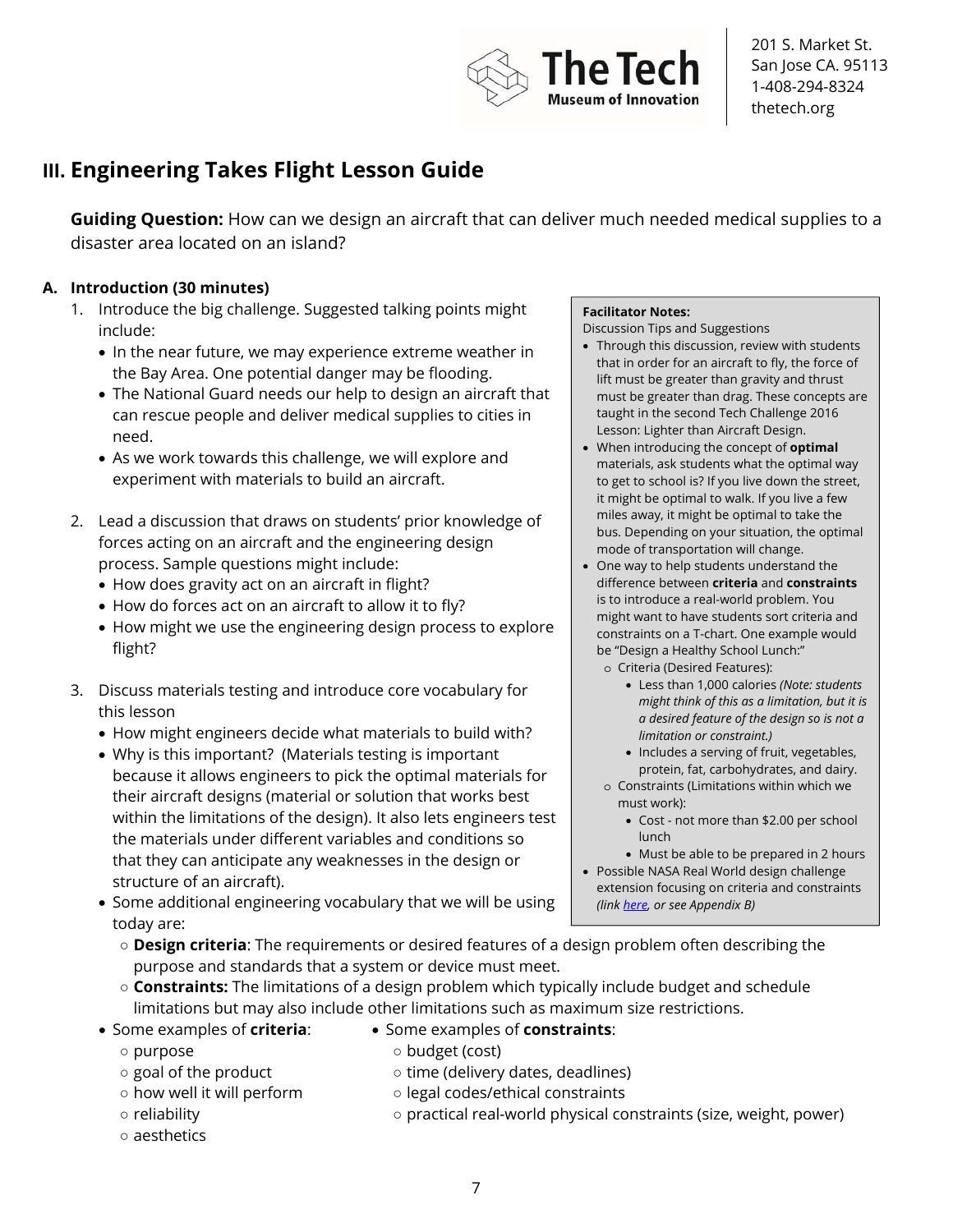

- **B.** Aircraft Material Test Experiment (20 minute build + 40 minute whole class launch and recording of data and observations)
	- 1. Introduce the aircraft material test: *Today, as engineers, you will all be exploring various materials and how they affect their flight.*
		- Introduce the materials that will be used during this experiment: tissue paper, wax paper, aluminum foil, regular paper, cardstock and newspaper.
		- Point out that all materials are the same size.
		- Have students make some observations about the materials and invite pairs to choose a specific material to test.
	- 2. Discuss **variables**: *When engineers test a material, scientists conduct a fair test to ensure that everything stays exactly the same except for the condition or variable that they are testing. A variable is anything that can change during an experiment.* Sample questions might include:
		- What can change in this experiment? (e.g. Where the aircraft is taped on the launch tool. How precisely a material is folded. How an aircraft is placed in the launcher, etc.)
		- Which variable are we intentionally changing? (Material type)

#### **Facilitator Notes:**  Experiment Tips

- Remind students that they are merely observing the behavior of the different materials according to flight stability, flight distance, flight path and flight orientation, and not looking for the "optimal material." Save judgment and recommendations after all materials have been tested and the engineering challenge has been presented.
- If a mis-launch occurs, the group must relaunch their aircraft to establish valid data compared to other trials that were done for the same aircraft material.
- All students must observe all groups' launches and record data for each.
- Ensure that at least 2 groups work on each material suggested to provide redundancy.
	- o Each group tests their aircraft at least 2 times.
	- o Each class must then expect at least 4 launches to make observations and record data for each material.
- 3. Introduce the experiment question, design criteria, constraints, and directions.

#### Experimental Question:

• What are the flight characteristics of 6 different possible wing materials?

#### Control Variables:

- Use standard aircraft design provided *(see link here, or in Appendix B)*
- All aircraft must be mounted on a predetermined launcher tool in the same configuration using clear tape. (See "Directions for Aircraft Material Test," in Appendix C)
- All aircraft must launch from a standard launcher and launch starting point.

#### Independent Variable:

- Six different materials used for aircraft wings:
	- Foil
- News print
- Cardstock
- Wax Paper ○ Copy Paper ○ Tissue Paper

#### Constraints (Design Limitations):

- Budget: Build 1 aircraft per pair, using only 1 of the materials provided in class per aircraft.
- Schedule: To be built within 20 minutes

#### **Facilitator Notes:**

Experiment Tips

- Prepare an indoor space that will allow up to 10 ft. of flight space and limit or avoid turbulence that will affect flight.
- In order to have all materials tested, have no more than 2-3 sheets of each material so that ideally there are at least 2 sets of pairs testing each material. Invite each pair to select 1 material to test from those provided.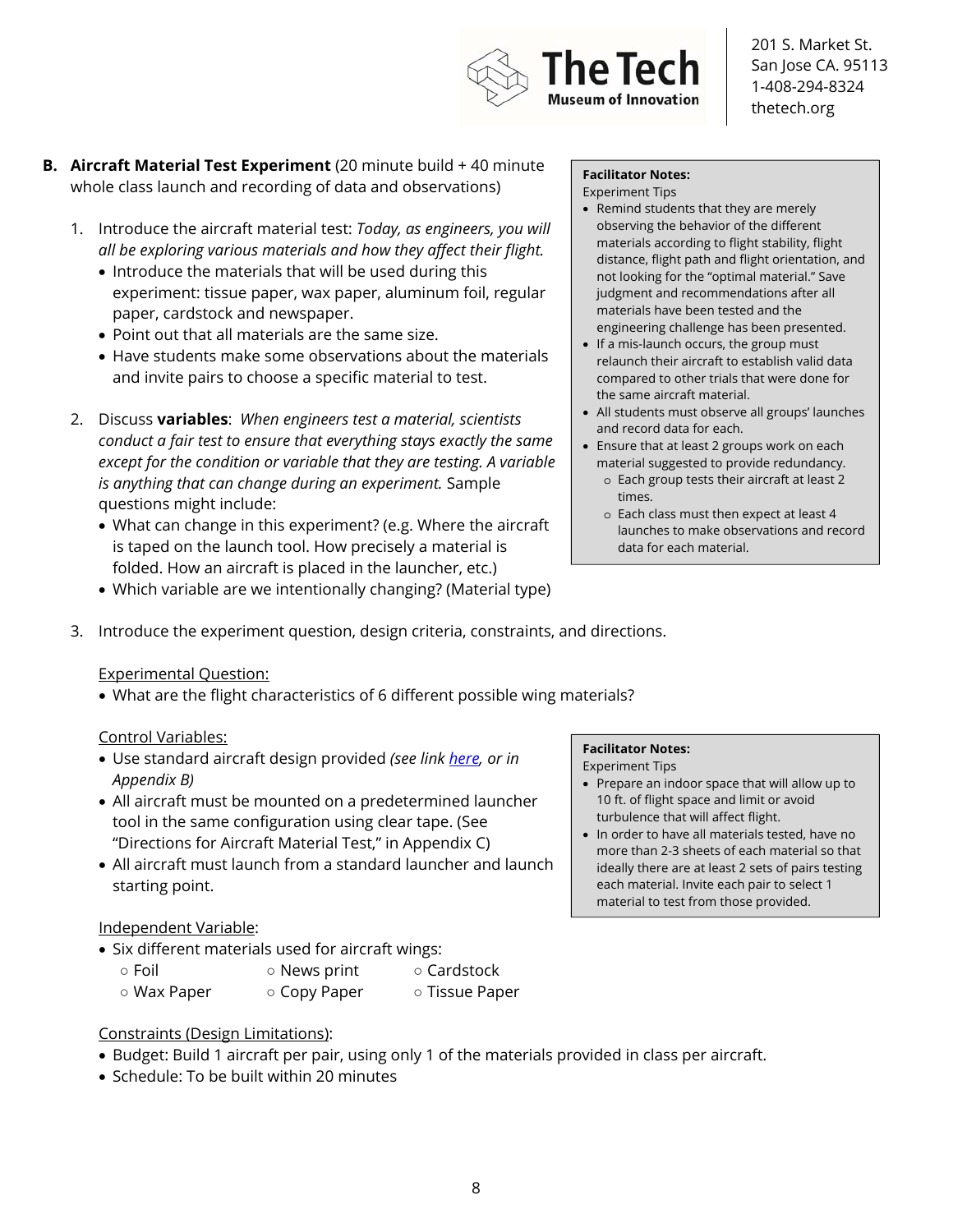

#### Testing:

- Teacher launches from a height of 71 cm/28 inches (standard table top), with the launcher pointed 35 degrees
- Flight Observation: During all tests, observe and document how each aircraft design behaves during flight.
- All students observe all aircraft materials tested.
- Considering the 6 different materials named in this section, it is assumed that there will be 2 aircraft built by 2 different pairs for any given material, creating the necessary redundancy.
- 4. While the students are choosing their aircraft material and folding them according to the provided aircraft directions *(see link here, or in Appendix B)* walk around and ask questions. Some suggested questions are:
	- What material did you choose? Why?
	- How do you predict your material will fly? Why do you think so?
	- What will your team look for/observe during the testing? What will you document?
	- How will you document? (Will different team members observe/document different things? Who will document what?)
	- What variables are you trying to control? How?
	- Why is it important to keep all variables the same except for the experimental variable?
- 5. Prior to testing as a whole class, go over launch/safety procedures.
	- Have all students move to the launch end of the testing area so that airplanes are launched away from observers.
	- To control launch variables, the teacher should launch all aircraft.
	- For each launch, be sure to use the same launcher position and angle.
	- The launcher will yell, "Clear the launch way," prior to each launch and will only launch when there are no people in the launch path.
	- Each student must be ready to record their observations in the data observation tool before each launch.
- 6. Before the tests, identify these observation points.
	- **Flight distance**: Using the prepared measurements in feet on the floor, record the approximate length traveled from the launcher to the touch down.
	- **Flight orientation**: Record the position of the aircraft nose when the aircraft lands (position of nose, e.g. right side up, or upside down; final position of aircraft, e.g. backwards facing, facing front, or sideways facing).

#### **Facilitator Notes:**

Data and Results

- Sample conclusions: According to the data gathered during the development of this activity, given the specific materials used, the conditions in the testing room and the controls set, the following generalizations were drawn. **(Please note that because variations in construction, launch height, force, angle, room conditions etc.**, **your classroom results may not be identical or similar to the sample data given.** It's important to help students point out evidence to their claims based on the data they collect.)
- *Stability: Newspaper resulted in the most stable flight of the materials tested. Our evidence is that the aircraft made of newspaper never flipped or rolled.*
- *Distance: The cardstock material was the most consistent in traveling the furthest distance. Our evidence is that the aircraft made of cardstock travelled 7 ft. for 3 trials and 7.33 ft. for the last trial. (See sample table in Section II)*
- *Orientation: Newspaper was most consistent in its flight orientation performance. Our evidence is that all 4 trials landed top up with no flips.*
- *Path: Wax paper showed the least amount of deviation from the center path. Our evidence is that our data shows a deviation range of 8-12 cm. from the center path for all 4 trials.*
- Because 2 groups will construct the aircraft with the same material, possible inconsistencies may come up because of differences in construction or quality of build. If data appears inconsistent, 3rd and 4th trial for the same exact aircraft might be necessary to draw conclusions.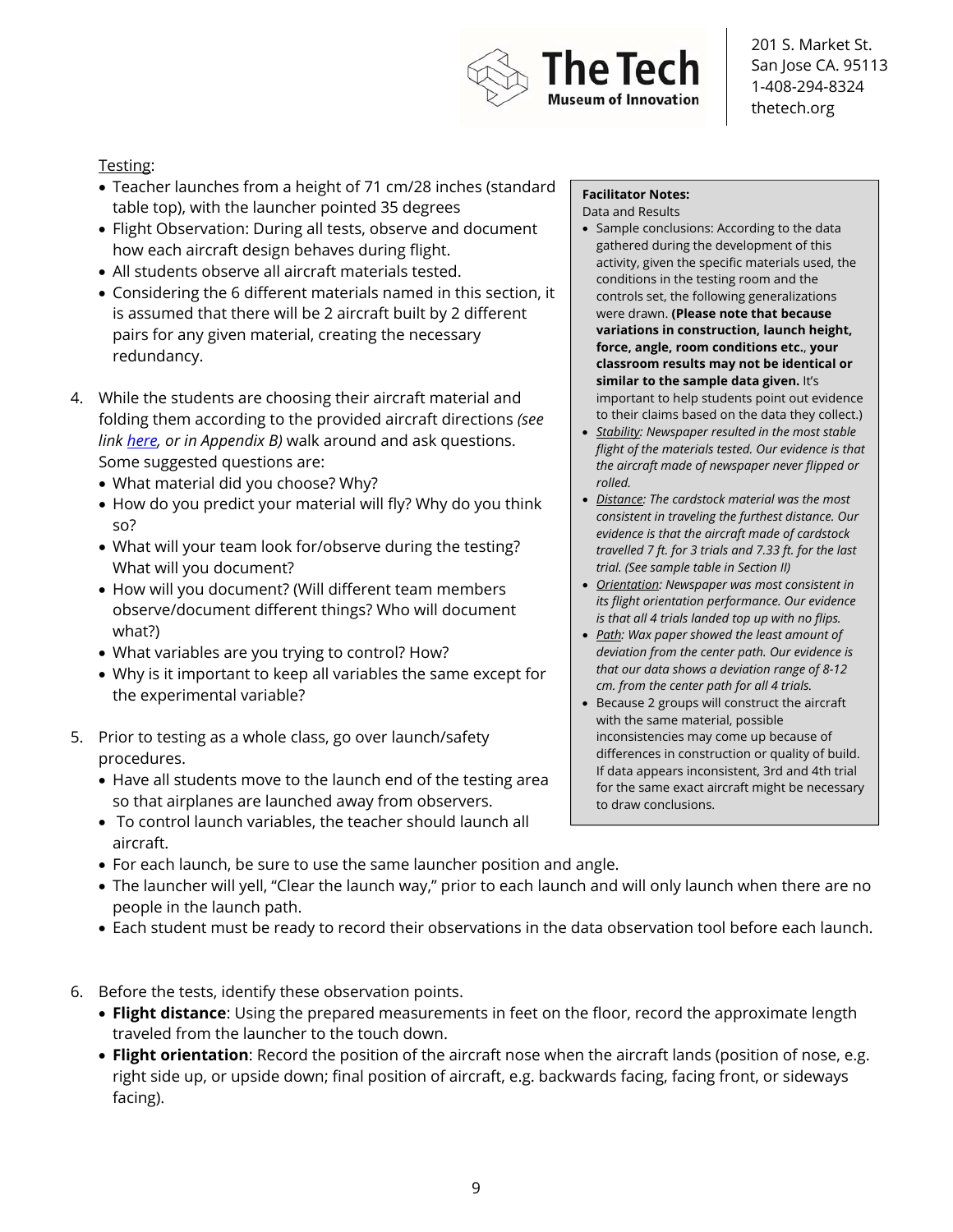

- **Flight path**: The actual course of an aircraft through the air. This must be recorded by measuring, in cm or inches the flight deviation of the aircraft relative to the center, straight flight path. Record the shortest distance from the final landing site of the aircraft to the center, straight flight path. Visual, qualitative statements of flight path may also be included in this section (e.g. turned around, glided backwards, glided in a circular path, flight went off path but came back, etc.)
- **Flight stability**: The tendency of an airplane in flight to remain in straight, level, and upright flight. This may also be described by recording flips or rolls (horizontal- parallel to the ground or verticalperpendicular to the ground). Landing observations may also be recorded in this section (landed on nose or landed on tail).
- 7. Have a whole class discussion.
	- How do you predict each material will fly? Why?
- 8. Run the tests and have students record data from experiment. You may want to use a whole class flight characteristics data collection table for documenting the class observations. Have a whole class discussion.
	- What do you notice about the characteristics of each material? What's similar? What's different?
	- Can you describe the flight path of each?
	- Do you see any differences in the way they flew?
	- What do you notice about how each flies? How would you describe the:
		- Flight stability?
		- Flight orientation?
		- Flight path?
		- Flight distance?
	- What conclusions can you draw? What evidence do you have from your data table to support this?

#### **C. Content Learning (25 minutes)**

- 1. Introduce key engineering vocabulary as revisiting the Design Challenge question (10 minutes)
	- **Payload**: goods carried by a vehicle
	- **Prototyping:** creating a full-scale model/demo of a new type or design of a construction used for testing. (Not the final product)
	- **Failure point:** a design element that can cause an unsuccessful result. This is the point in a system that if it fails, the whole system fails.
	- **Design process**: a series of steps that engineers use to guide them as they solve problems. The process is non-linear but cyclical, meaning that engineers repeat the steps as many times as needed, making improvements along the way of imagining, creating, reflecting, testing and iterating.
- 2. Discuss documentation and journal writing process as an engineering tool.
	- The purpose of journaling is to record and document the design process, solutions and testing results so that the optimal solution can be identified and replicated.
	- Information that should be included:
		- o What should/can we record while conducting this challenge?,
		- o Is there additional information that you want to record in your journal? Why?
	- Examples of what you might document, includes:
		- Sketches and photos of design ideas and prototype
		- Materials list
		- Data from prototyping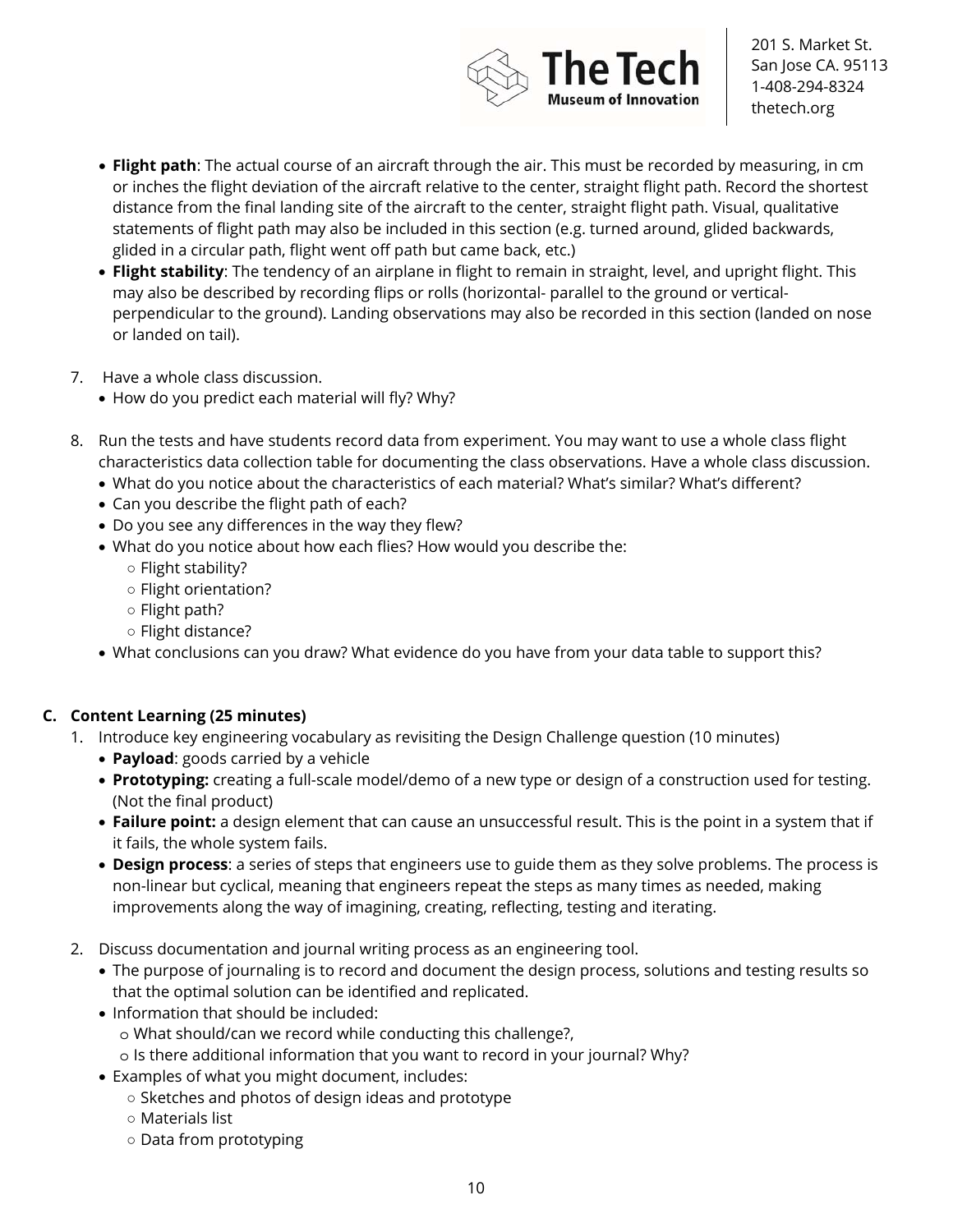

- Careful documentation of the variables that are changed in each design (of materials, shapes, sizes, load placement, etc.)
- Documentation of both successful and unsuccessful designs and failure points—so that they can be remedied in future designs
- The process you went through to develop your solution
- All the designs you tried and how you changed them
- Your final design including measurements and materials used
- What you learned through the process
- Specific details that will set you apart from other teams (sketches, specific materials, budgets, number of designs, testing procedures, attendance at Test Trials, meeting minutes, etc.)
- Real world applicability (how would your device work in real life?)
- 3. Introduce four roles for documentation and have team members select roles. Students in a team may switch roles for each test.
	- **Data collector**: during prototype, pay attention to and take notes on successful and unsuccessful points of an aircraft flight
	- **Design illustrator:** Sketch an aircraft with details as much as possible
	- **Materials manager**: Manage and record all materials used for an aircraft design
	- **Journal writer**: in collaboration with the team, make sure all parts of journal are complete using the sentence frames.

#### **D. Aircraft Design Challenge (about 120 minutes)**

- 1. Review Questions about Materials from the Aircraft Materials Experiment:
	- What did we learn about the materials that we tested?
	- How can we use this knowledge to create an aircraft that will land safely and accurately?
- 2. Review key engineering vocabulary
	- **Optimal Design**: The most desirable solution (design) that best meets the constraints and criteria.
- 3. Introduce the Engineering Design Challenge: Design Problem:
	- In the near future, we may experience extreme weather in the Bay Area. One potential danger may be flooding. The National Guard needs our help to design an aircraft that can land in a specific area to rescue people and deliver a payload of medical supplies to cities in need.

#### Criteria (Design Requirements/Desired Features): The aircraft must:

- be made out of at least two different materials
- land as close to the target as possible
- clear the mountain and bridge obstacles)
- carry a payload of 6 pony beads (medical supplies)
- land right side up on the island.
- have a stable flight (no rolling or flipping)

#### **Facilitator Notes:**

Design Challenge

- For design process, it may be helpful to refer to The Tech's Design Challenge Learning resources *(see link here, or Appendix B)*
- To introduce these vocabulary, you may need to make connections between the vocabulary and the actual situational words: payloadmedical supplies, model/demo-aircraft
- In order to facilitate students' documentation and journal process, let each team write the vocabulary on cardstocks and place them on a table.
- In addition, students might need to identify aircraft parts vocabulary as well. If you post a picture with the vocabulary on the wall, students may easily refer to it. (For a picture, see link here, or Appendix B)
- See the Appendix B for the definitions of the following aircraft parts vocabulary:

| o Nose     | o Elevator | $\circ$ Roll |
|------------|------------|--------------|
| o Fuselage | o Aileron  | o Rudder     |
| o Tail     | o Pitch    | o Yaw        |
| o Wing     |            |              |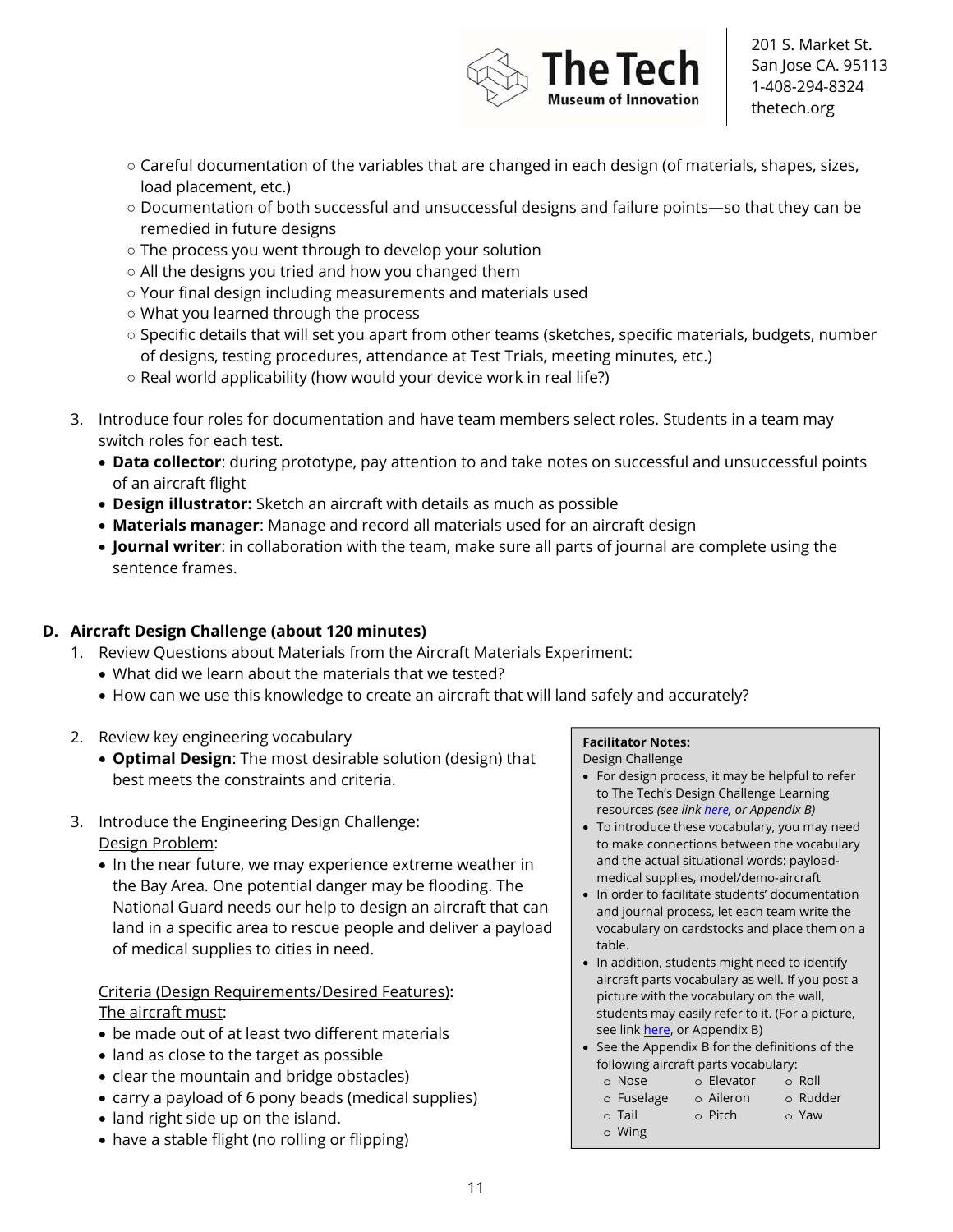

#### Constraints (Design Limitations):

- Schedule must be completed within 2 class periods
- Documentation at least 3 different aircraft prototypes documented in the Design Challenge Journal ("Design Challenge Journal Writing," Appendix C)
- Budget must use the building materials and tools provided
- Physical must mount aircraft on launch tool

#### Testing:

- Teacher launches from a height of 71 cm/28 inches (standard table top), with the launcher pointed 35 degrees
- Flight Observation: During all tests, observe and document how each prototype aircraft design behaves during flight and how closely it meets the design criteria.
- 4. Review key vocabulary words. One option is to use the online Kahoot game created just for this lesson *(see link here, or Appendix B)*
- 5. Explain to students that they will work with their group to create three different prototypes using the materials provided. They will need to use at least 2 different materials in their design and they must deliver their payload of six beads to the target area safely.
	- Before testing each prototype, they will need to show their completed design sketch with materials on the Design Challenge Journal *("Design Challenge Journal Writing," Appendix C)*. Students may have different roles for each prototype: Data Collector, Design Illustrator, Materials Manager, and Journal Writer.
- 6. While the students are working on their design prototypes, teacher should walk around and ask questions. Some suggested questions are:
	- What materials did you choose? Why?
	- How do you predict your aircraft will fly? Why do you think so?
	- Why do you think the materials you chose would be optimal for your aircraft?
	- What will your team look for/observe during the testing? What will you document?
	- What variables are you trying to control? How?
- 7. Teacher will be at the launch testing site to launch each completed prototype.
	- Go over launch/safety procedures.
	- Have all students move to the launch end of the testing area so that airplanes are launched away from observers.
	- Teacher will be the only one to launch the airplanes.
	- For each launch, be sure to use the same launcher position and angle.
	- The launcher will yell, "Clear the launch way," prior to each launch and will only launch when there are no people in the launch path.

#### **Facilitator Notes:**

Optimal Design

- To help students further understand optimal design, share a few more scenarios that your class can think about together:
	- o Your team has been contracted to design a safe race car for NASCAR. What would be the most important criteria to consider when deciding on the optimal design?
		- A. cost of the design
		- B. selecting the fastest car
		- C. color of the car
		- D. reliable seat belts for the car

#### **Facilitator Notes:**

**Prototyping** 

- To help students further understand prototyping, share that it is similar to creating several drafts of a paper or project.
	- o a first draft is similar to Prototype 1
	- o a second draft is similar to Prototype 2
	- o a third draft is similar to Prototype 3
	- o a final product/draft is similar to Optimal Design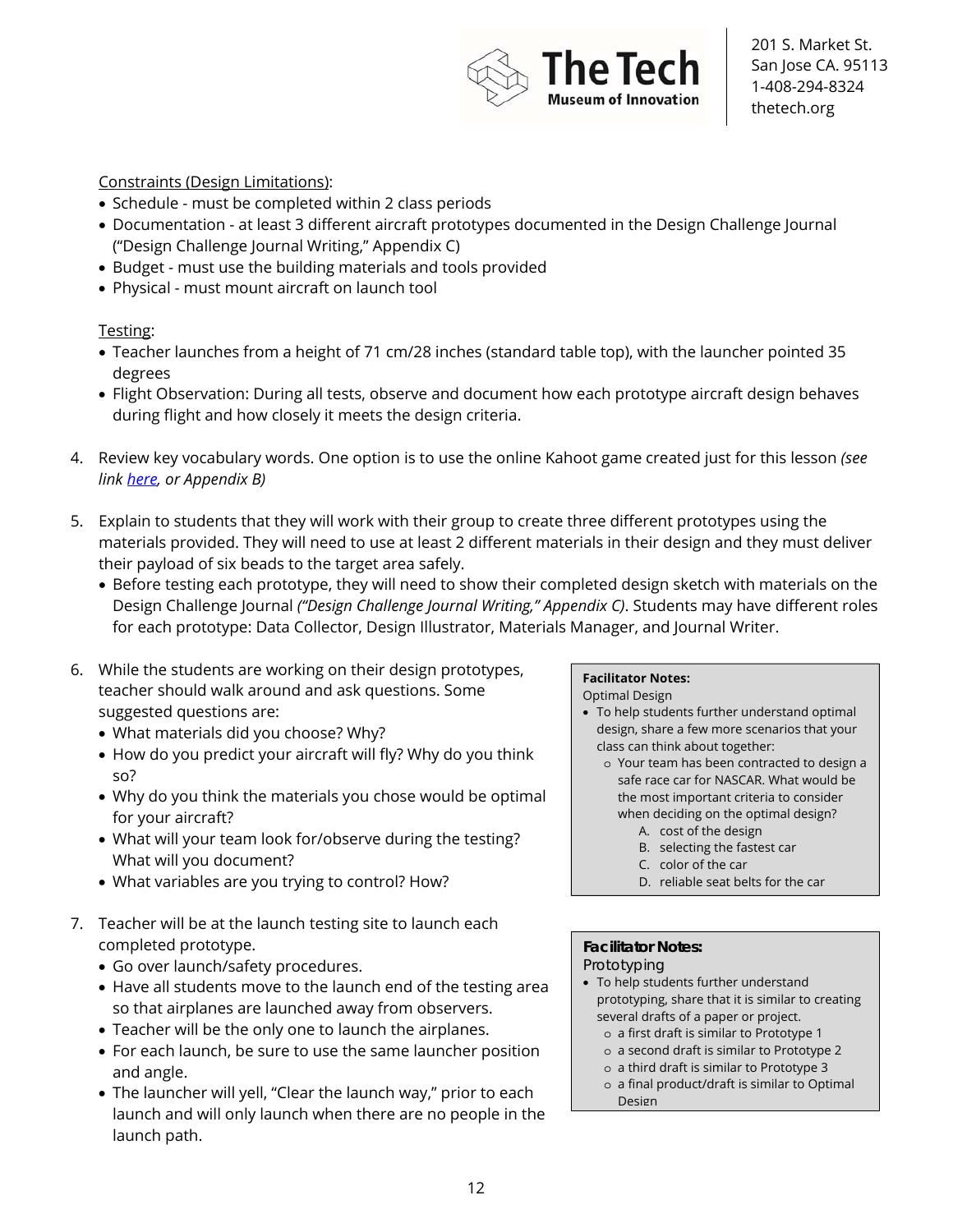

- 8. Have students fill in the sentence stems for prototype 1 *(see "Design Challenge Journal" in Appendix C)*.
- 9. Repeat the above process with Prototype 2 and 3.
- 10. Final testing of optimal designs:
	- When students are finished, they should share these observations with the teacher. Then they will collaborate with their group to select and provide evidence for their optimal design. Their optimal design should be the design that best meets the constraints and design criteria.
	- Have groups present in front of the class. Test all optimal group designs.
	- Suggested discussion questions:
		- (4-5th grades) How well does each design solution meet the criteria and constraints?
		- (6-8th) Which design best meets the criteria and constraints? How do you know?
		- (4-5th) What materials did you use on your aircraft and how did they affect the flight? What is the function of each material?
		- (6-8th) How did the different materials in your aircraft work together to fly?
		- What do you notice about the design of each airplane that might contribute to these flight characteristics?
		- After seeing all of the class prototypes, which do you think is the optimal design? Why?
		- What trade-offs might an engineer make when designing an aircraft?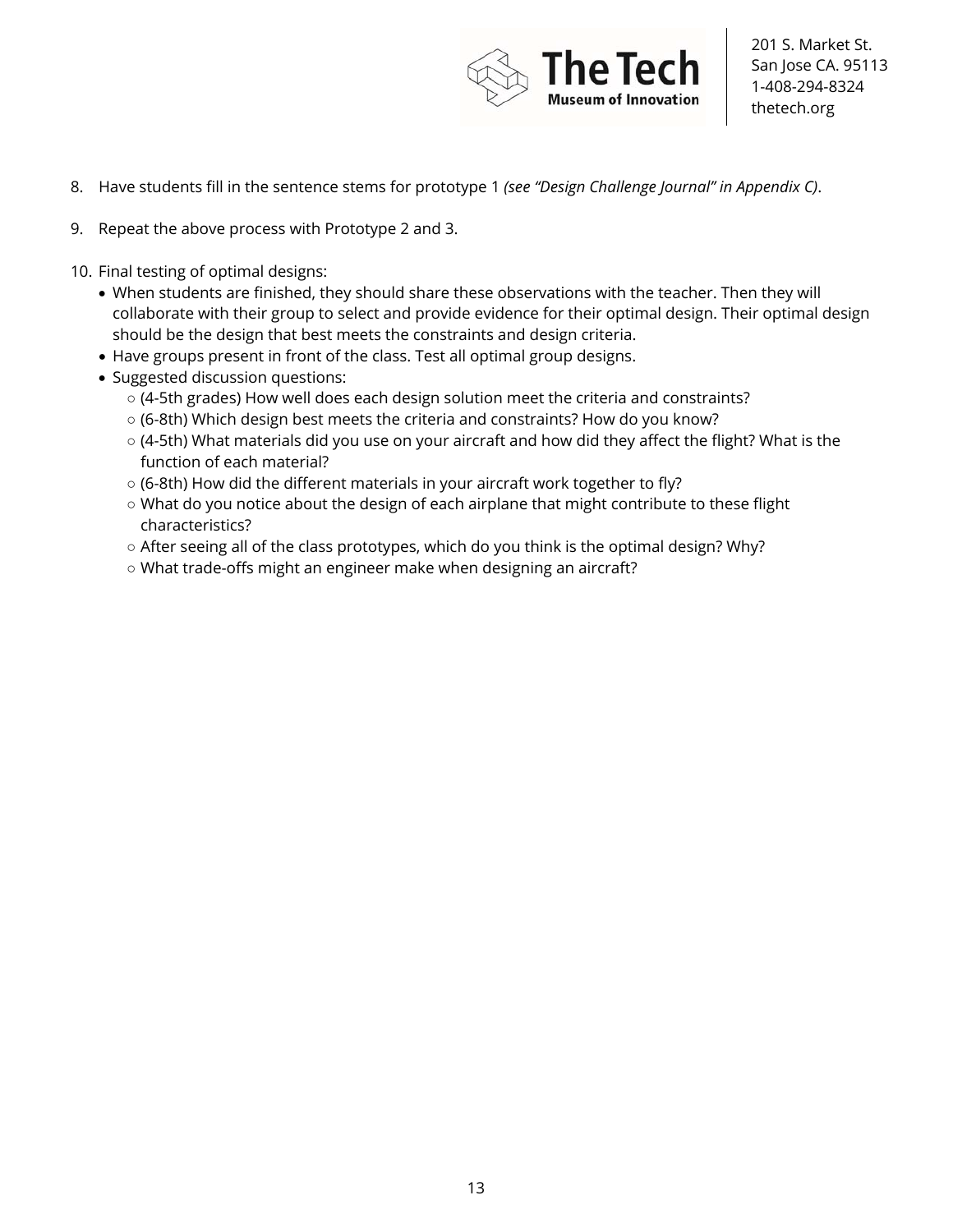

### **IV.Appendices**

#### **A. Vocabulary and Background Information**

*The following is the start of a suggested list of words to discuss as you read and discuss with students.*

1. Flight Vocabulary

| flight<br>distance    | The length traveled by the aircraft from launch to the touch down                                              |
|-----------------------|----------------------------------------------------------------------------------------------------------------|
| flight<br>orientation | How an aircraft faces when it lands (position of nose, e.g. pointing down, right<br>side up, and upside down). |
| flight path           | The path that an aircraft or device takes when it flies.                                                       |
| flight<br>stability   | The tendency of an aircraft in fight to remain in straight, level and upright flight.                          |
| payload               | The goods carried by a vehicle.                                                                                |

#### 2. Engineering Vocabulary

- constraint The limitations of a design problem which typically include budget and schedule limitations but may also include other limitations such as maximum size restrictions.
- criteria The requirements or desired features of a design problem often describing the purpose and standards that a system or device must meet.

engineering or design process A series of steps that engineers use to guide them as they solve problems. The process is non-linear but cyclical, meaning that engineers repeat the steps as many times as needed, making improvements along the way of imagining, creating, reflecting, testing and iterating.

failure point The part of a system that, if it fails, will cause the entire system to stop working.

optimal design The most desirable solution (design) that best meets the constraints and criteria of a design problem.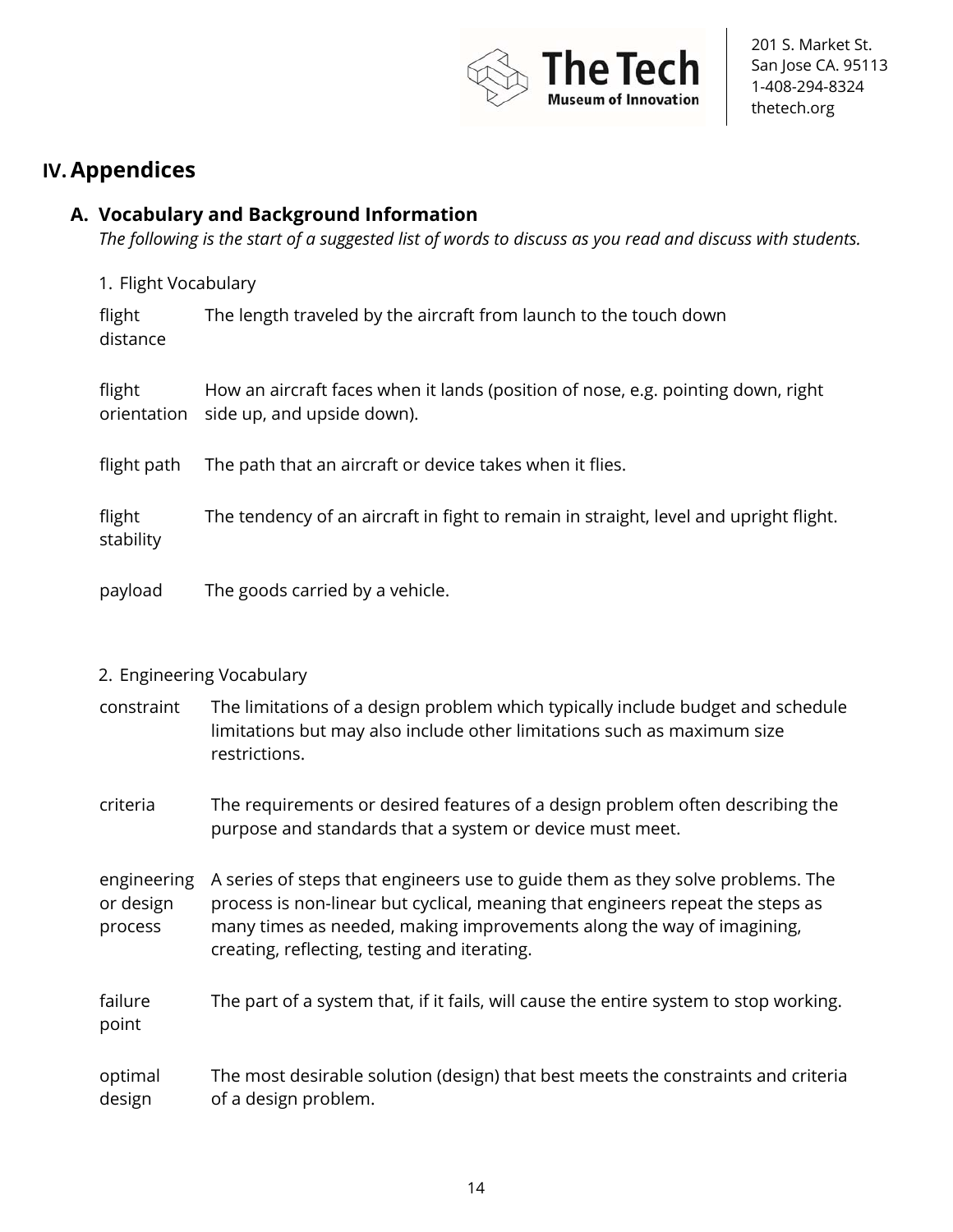

- prototype A first model of something, from which other forms are developed or copied.
- variable Any factor, trait, or condition that can exist in differing amounts or types. An experiment usually has three kinds of variables: independent, dependent, and controlled. The independent variable is the one that is changed by the scientist.

#### 3. Aircraft Vocabulary

| aileron  | A hinged flight control surface usually on the back edge of each wing of a fixed-<br>wing aircraft. Moving an aircraft's ailerons up or down controls the aircrafts roll. |
|----------|---------------------------------------------------------------------------------------------------------------------------------------------------------------------------|
| elevator | A control surface at the rear (tail) of an aircraft, making it climb or descend<br>(affects pitch).                                                                       |
| fuselage | The main part of an airplane that holds cargo, crew and/or passengers.                                                                                                    |
| nose     | The forward end of an aircraft, usually cone shaped.                                                                                                                      |
| pitch    | The movement of the aircraft's nose up or down causing the plane to descend<br>or climb (see image here)                                                                  |
| roll     | When an aircraft's wings tilt left or right (see image here)                                                                                                              |
| rudder   | A control surface on the fixed fin on the tail of an aircraft moving left and right<br>that affects the side-to-side movement (yaw) of the aircraft                       |
| tail     | The rear portion of an aircraft, which usually includes a horizontal stabilizer and<br>elevators that control the up and down motion (pitch) of the aircraft              |
| wing     | One of the long flat parts on both sides of an airplane that allow it to fly                                                                                              |
| yaw      | The turning of an aircraft, when the aircraft's nose turns side to side (see image<br>here)                                                                               |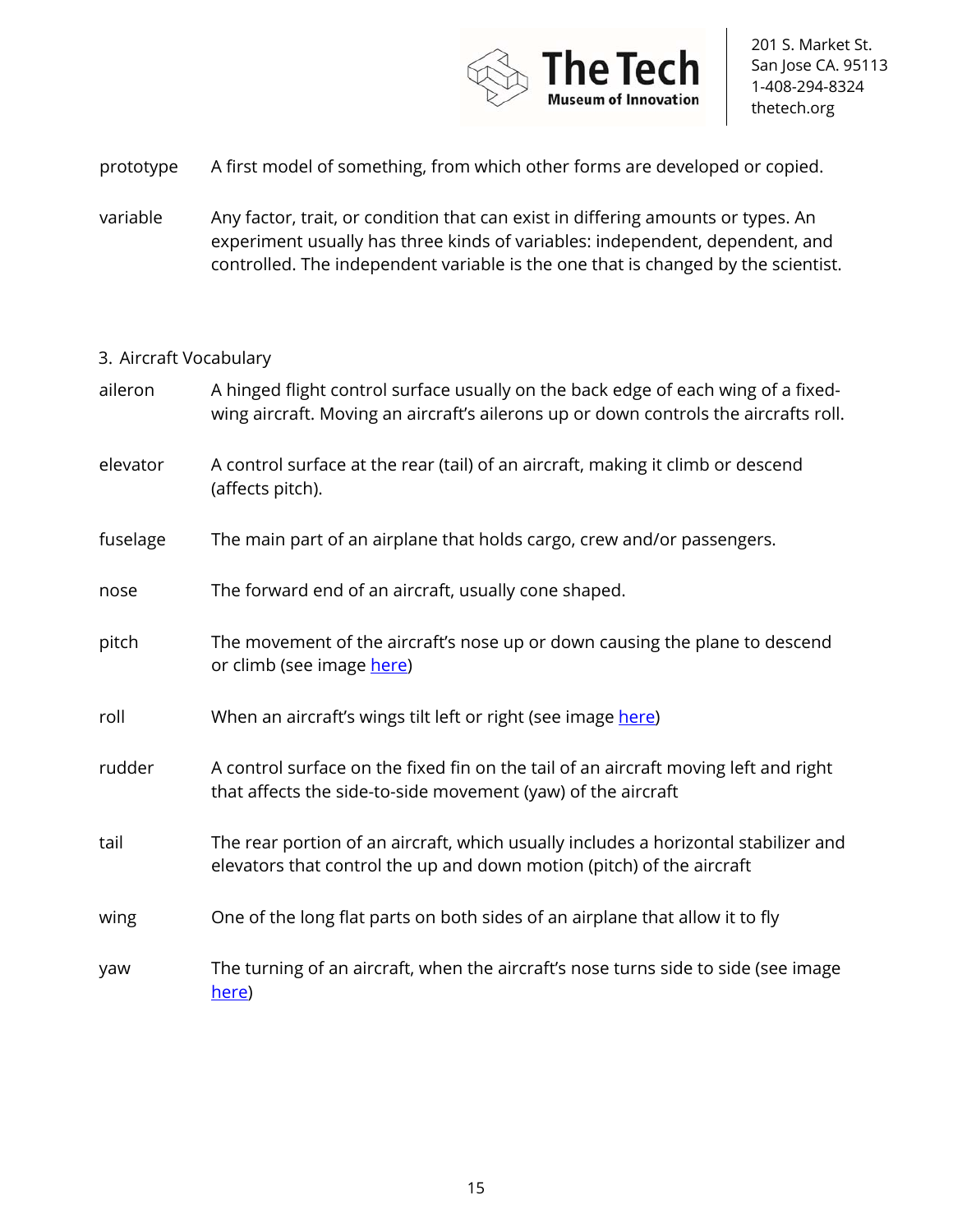

#### **B. References**

- "4M Electric Plane Launcher Kit." Amazon.com: Toys & Games. Web. 3 Sept. 2015. <http://www.amazon.com/4M-Electric-Plane-Launcher-Kit/dp/B000NDPKOA>
- "Design Challenge Learning" Web. 27 July 2015. <https://www.thetech.org/educatorresources/design-challenge-learning>.
- "DIY Paper Airplane Launcher" Web. 28 July 2015. <https://www.youtube.com/watch?v=wC60S7d\_Nr4>.
- "F-16 Falcon Paper Airplane Instructions." Web. 28 July 2015. <http://futureflight.arc.nasa.gov/designs/F16.html>.
- "Identify Criteria and Constraints." Web. 27 July 2015. <http://www.nasarealworldinworld.org/portals/0/PDFs/RW\_Student\_Task2.pdf>.
- "Kahoot! | Play This Quiz Now!" Kahoot! | Play This Quiz Now! Web. 10 Sept. 2015. <https://play.kahoot.it/#/k/61a1901b-5bac-4a22-9044-2f700cfdbc4e>
- "Parts of Airplane." Parts of Airplane. NASA. Web. 27 July 2015. <https://www.grc.nasa.gov/www/k-12/airplane/airplane.html>.
- "Roll, Pitch, and Yaw | How Things Fly." Roll, Pitch, and Yaw | How Things Fly. Web. 10 Sept. 2015. < https://howthingsfly.si.edu/flight-dynamics/roll-pitch-and-yaw>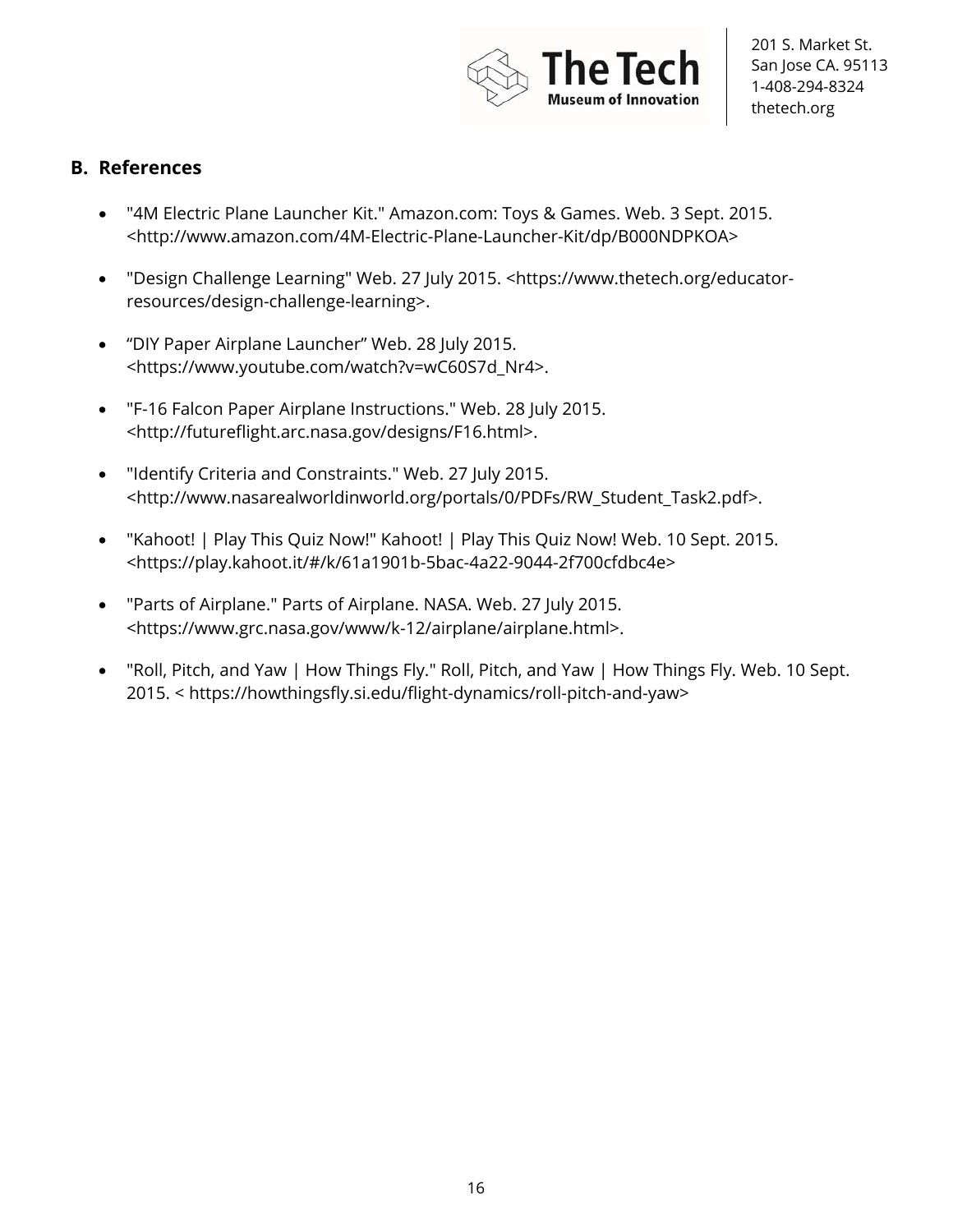

### **C. Lesson Handouts**

| <b>Handout</b>                                                       | Page(s) |
|----------------------------------------------------------------------|---------|
| Directions for Aircraft Material Test                                | 18-19   |
| <b>Materials Test Observations</b>                                   | 20      |
| Design Challenge Journal Writing (4 <sup>th</sup> -5 <sup>th</sup> ) | 21-24   |
| Design Challenge Journal Writing (6 <sup>th</sup> -8 <sup>th</sup> ) | 25-28   |
| <b>Assessment Rubric</b>                                             | 29      |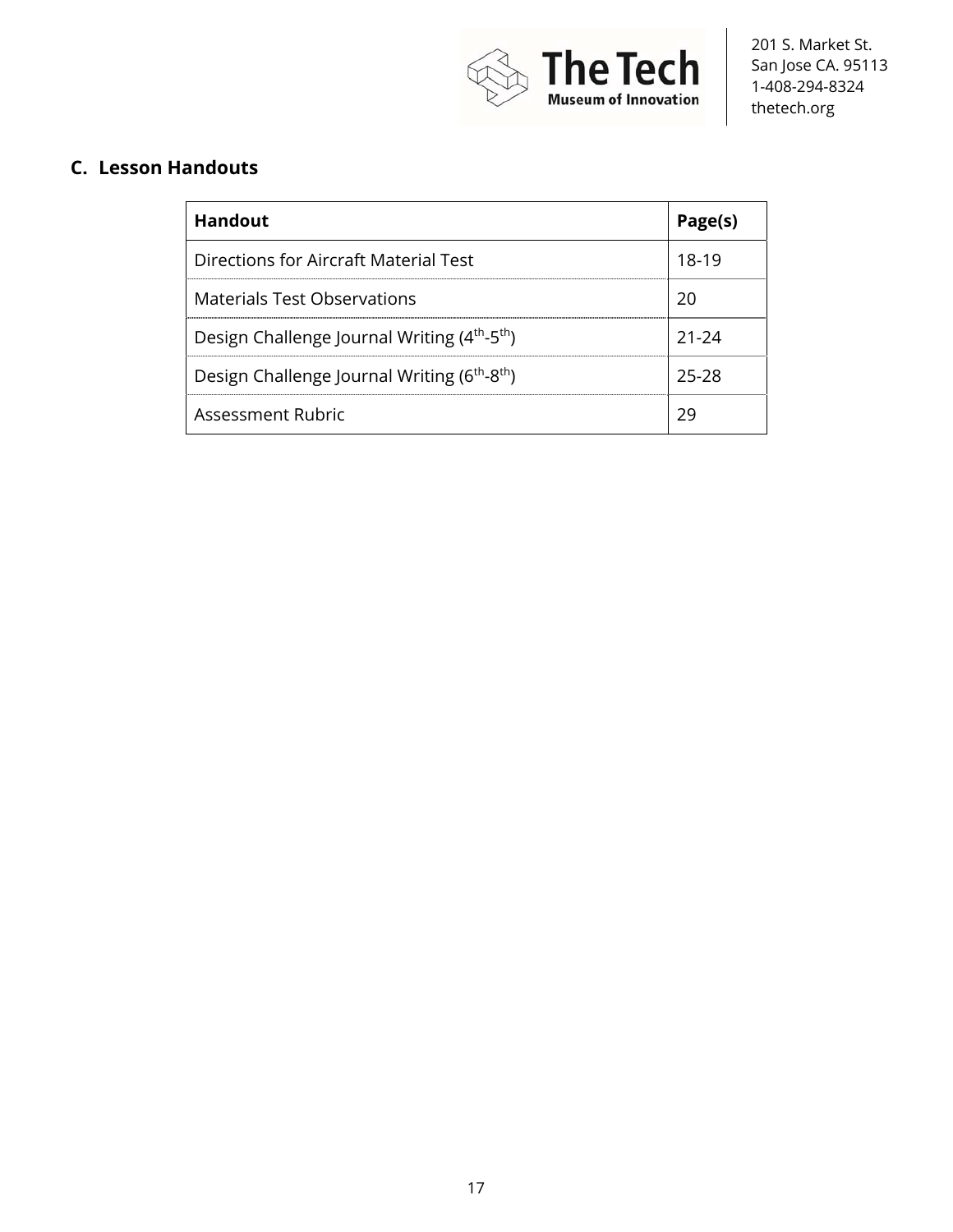Date: \_\_\_\_\_\_\_\_\_\_\_\_\_ Class: \_\_\_\_\_\_\_\_\_\_\_\_\_\_\_\_\_\_\_

### **Directions for Aircraft Material Test**

Students will be grouped in pairs. Assign a role for each student in the pair:

- **Aircraft Engineer** Aircraft construction
- **Launch Tool Engineer** Launcher tool builder and aircraft mounting

#### **Building Your Aircraft:**

1. Select 1 kind of material from those provided in class



- 2. Cut your material to 8.5 in. x 5.5 in. (standard copy paper folded in half and cut across the width)
- 3. Fold your material according to the folding instructions for the Falcon F-16 *(see futureflight.arc.nasa.gov/designs/F16.html for full instructions)*. To ensure consistency of all aircraft, some specifics are included here for the wing folds:
	- A. Fold each wing 1 cm. from the bottom fold:



B. Fold a 1 cm. elevator pointing up, on each wing:



#### **Tool for Electric Launcher – Each pair must construct 1 tool for launching their aircraft**

1. Start with piece of paper cut in half to 8.5 in x 5.5 in.

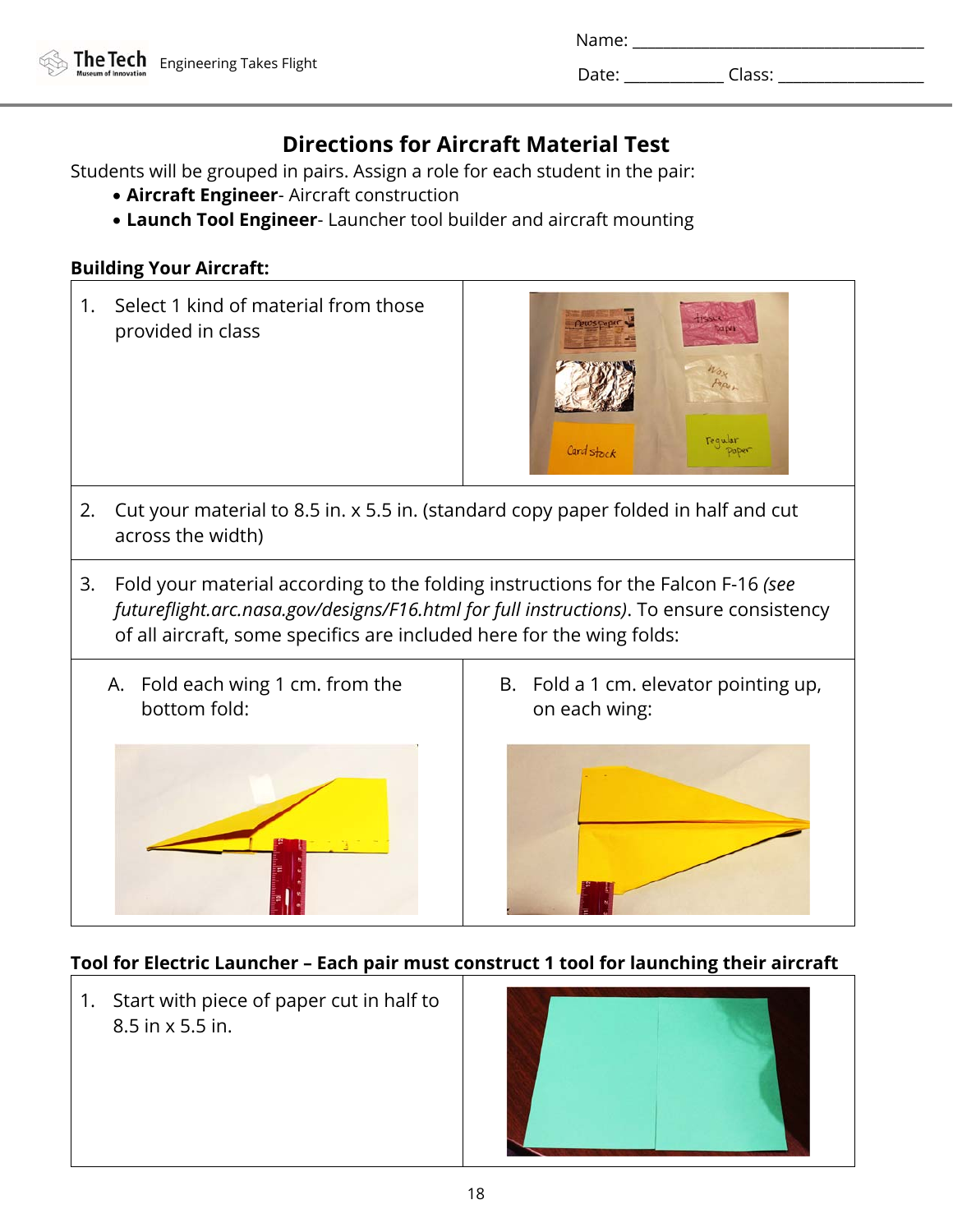Date: \_\_\_\_\_\_\_\_\_\_\_\_\_ Class: \_\_\_\_\_\_\_\_\_\_\_\_\_\_\_\_\_\_\_

2. Fold the half sheet in half, lengthwise (hot dog) 3. Fold the long sides in, towards the center crease, like doors, and crease. 4. Position the aircraft on your launch tool by tucking the folded bottom of the body of the aircraft into the long open side of the launcher tool. 5. Line the front edge of the launcher tool with the point where the front corner of the wing is folded from the body of the aircraft. 6. Use 4 cm (~1.5 inches) of clear tape to attach the aircraft to the launch tool on both sides. 7. Get ready to launch your aircraft and observe how it flies!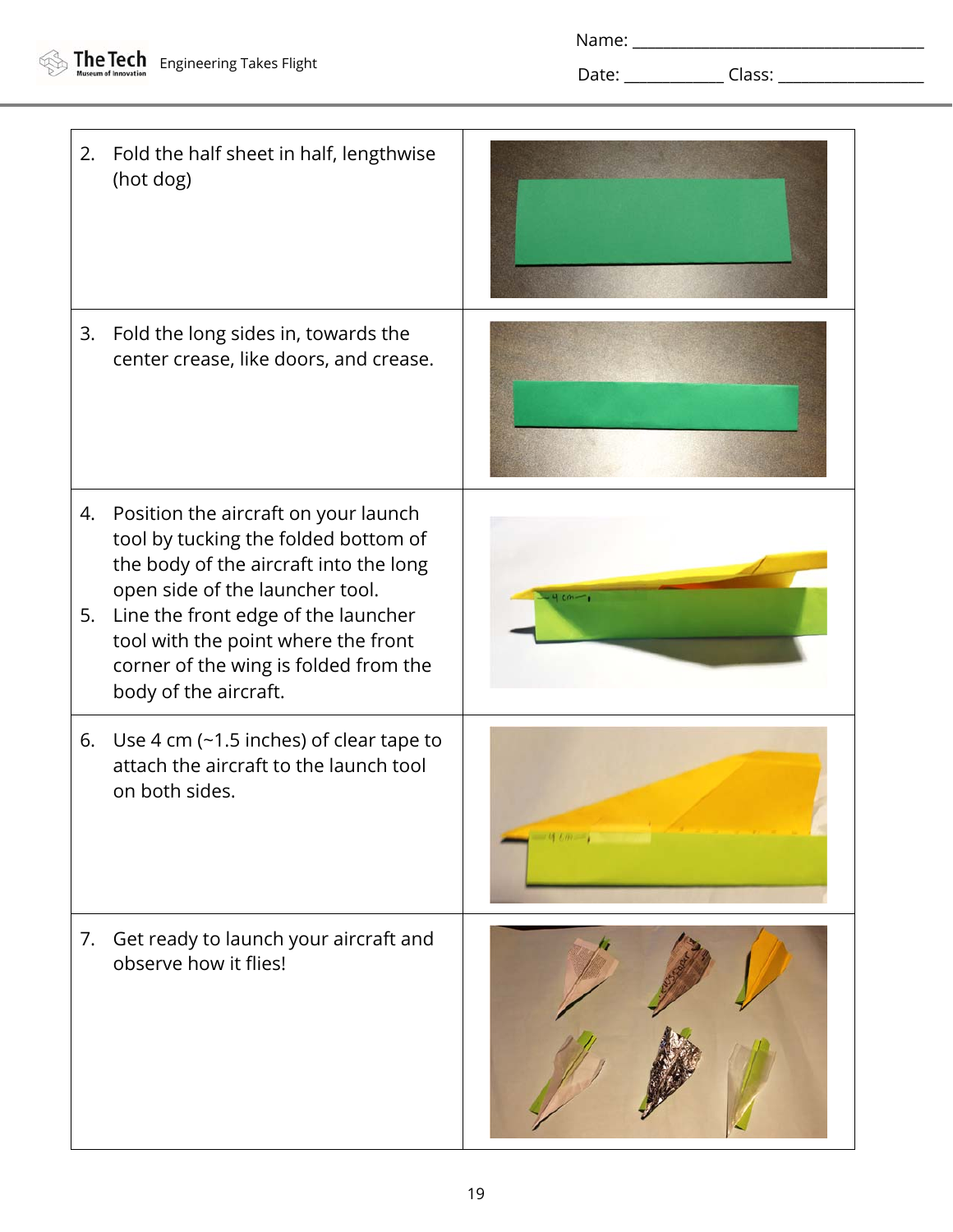| <b>The Tech</b> Engineering Takes Flight |
|------------------------------------------|
|                                          |

Name: \_\_\_\_\_\_\_\_\_\_\_\_\_\_\_\_\_\_\_\_\_\_\_\_\_\_\_\_\_\_\_\_\_\_\_\_\_\_

Date: \_\_\_\_\_\_\_\_\_\_\_\_\_ Class: \_\_\_\_\_\_\_\_\_\_\_\_\_\_\_\_\_\_\_

### **Aircraft Material Test Observations**

| <b>Material Type</b> | <b>Flight Stability</b> | Flight<br>Orientation | <b>Flight Path</b> | <b>Flight Distance</b> |
|----------------------|-------------------------|-----------------------|--------------------|------------------------|
|                      |                         |                       |                    |                        |
|                      |                         |                       |                    |                        |
|                      |                         |                       |                    |                        |
|                      |                         |                       |                    |                        |
|                      |                         |                       |                    |                        |
|                      |                         |                       |                    |                        |
|                      |                         |                       |                    |                        |
|                      |                         |                       |                    |                        |
|                      |                         |                       |                    |                        |
|                      |                         |                       |                    |                        |
|                      |                         |                       |                    |                        |
|                      |                         |                       |                    |                        |
|                      |                         |                       |                    |                        |
|                      |                         |                       |                    |                        |
|                      |                         |                       |                    |                        |
|                      |                         |                       |                    |                        |
|                      |                         |                       |                    |                        |
|                      |                         |                       |                    |                        |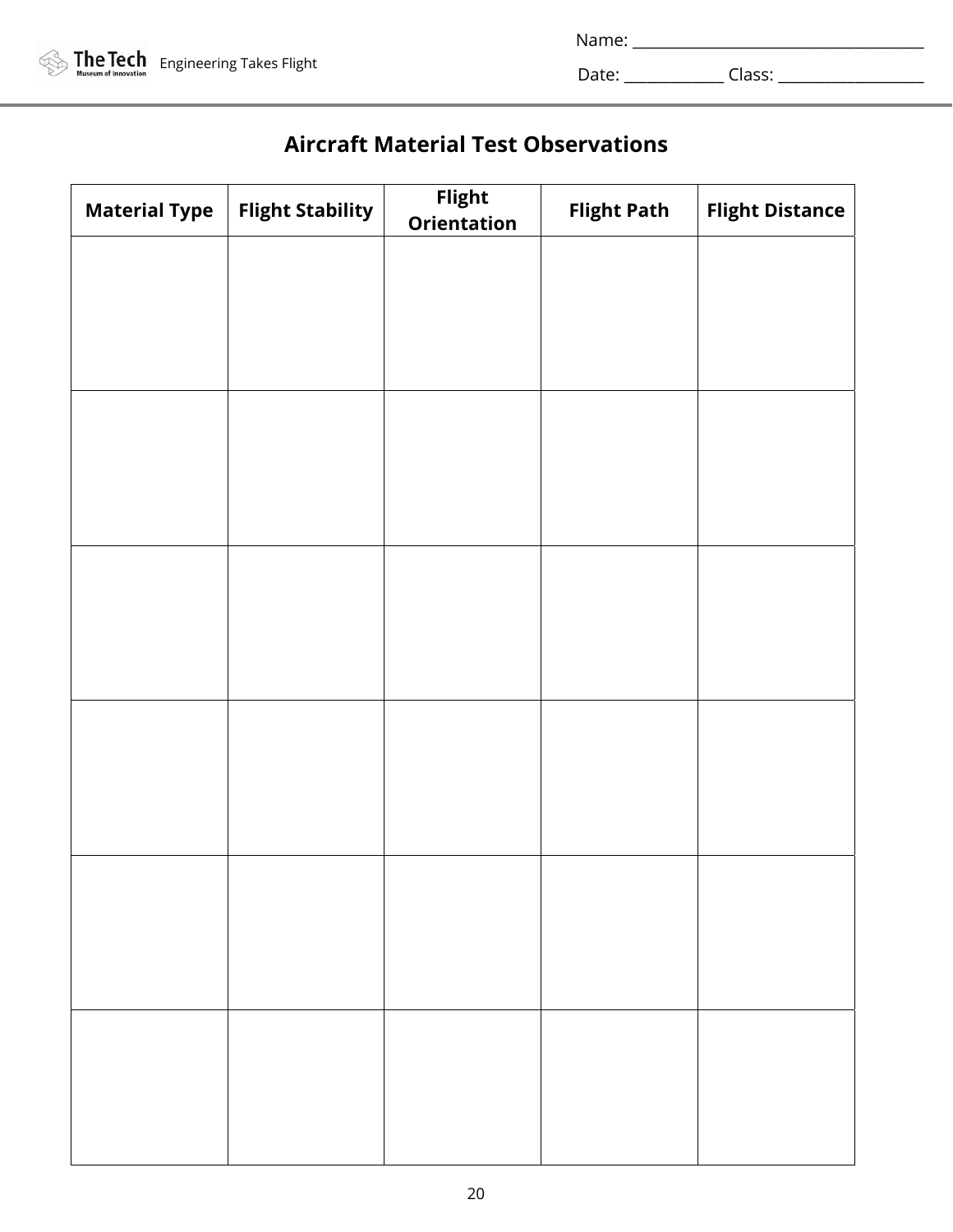

### Design Challenge Journal- Prototype 1

 $(4-5^{\text{th}})$ 

| Team Members: | Team Number: |
|---------------|--------------|
|               |              |

Team Roles:

| Data Collector: | Design Illustrator: | Materials Manager: | Journal Writer: |
|-----------------|---------------------|--------------------|-----------------|
|                 |                     |                    |                 |

### Sketch of **Prototype 1** (remember to label materials!) [2012] [2012] [2012] [2012] [2012] [2012] [2012] [2012] [2012] [2012] [2012] [2012] [2012] [2012] [2012] [2012] [2012] [2012] [2012] [2012] [2012] [2012] [2012] [2012]

| The materials we used were ____ |  |  |  |
|---------------------------------|--|--|--|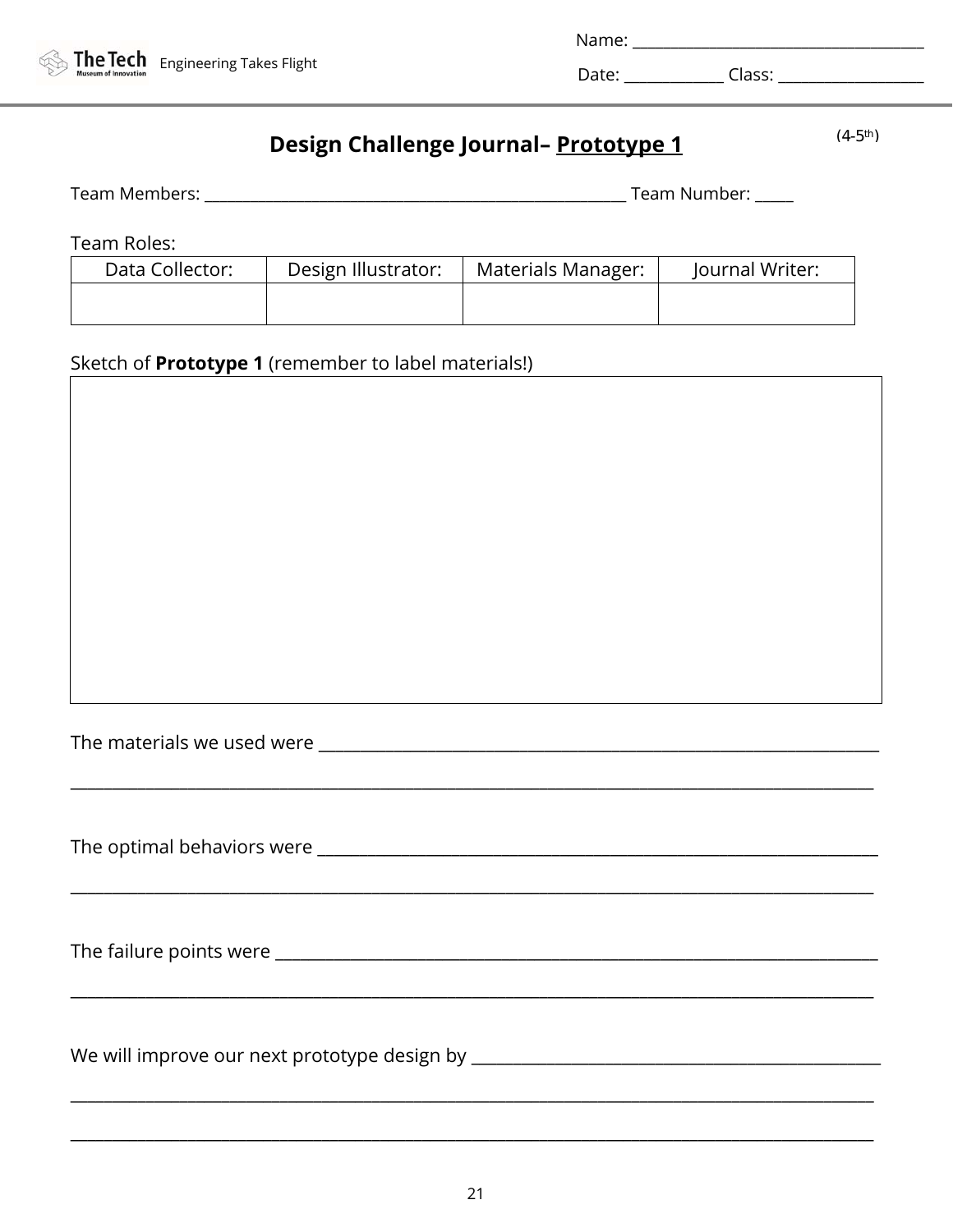

| Name: |  |
|-------|--|
|       |  |

٦

### Design Challenge Journal- Prototype 2

| Team Members: | Team Number: ' |
|---------------|----------------|
|---------------|----------------|

Team Roles:

| Data Collector: | Design Illustrator: | Materials Manager: | Journal Writer: |
|-----------------|---------------------|--------------------|-----------------|
|                 |                     |                    |                 |

#### Sketch of **Prototype 2** (remember to label materials!)  $\overline{\Gamma}$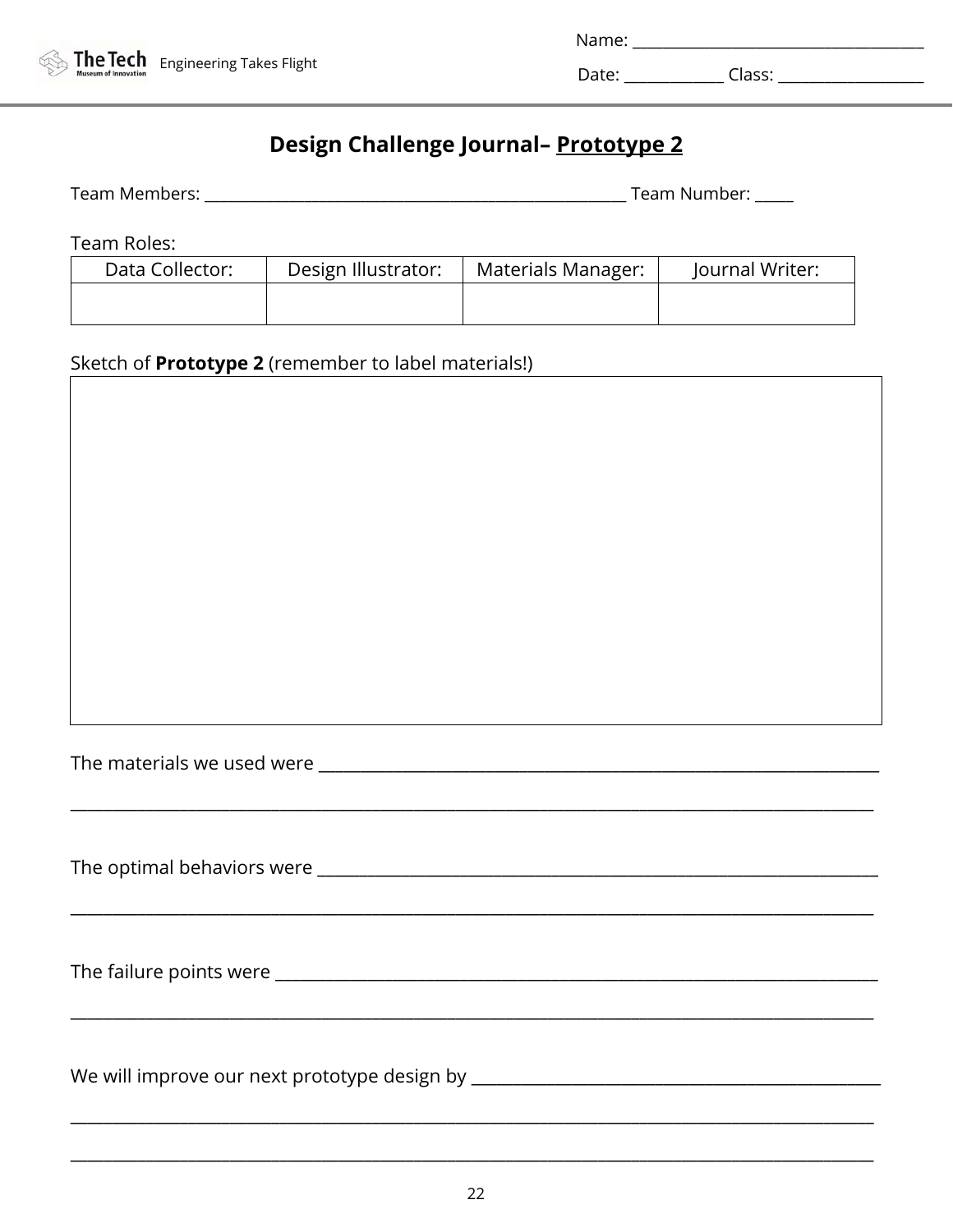

| Name: |  |
|-------|--|
|       |  |

┑

### Design Challenge Journal- Prototype 3

| Team Members: | Team Number: ' |
|---------------|----------------|
|---------------|----------------|

Team Roles:

| Data Collector: | Design Illustrator: | <b>Materials Manager:</b> | Journal Writer: |
|-----------------|---------------------|---------------------------|-----------------|
|                 |                     |                           |                 |
|                 |                     |                           |                 |
|                 |                     |                           |                 |

#### Sketch of **Prototype 3** (remember to label materials!) Ē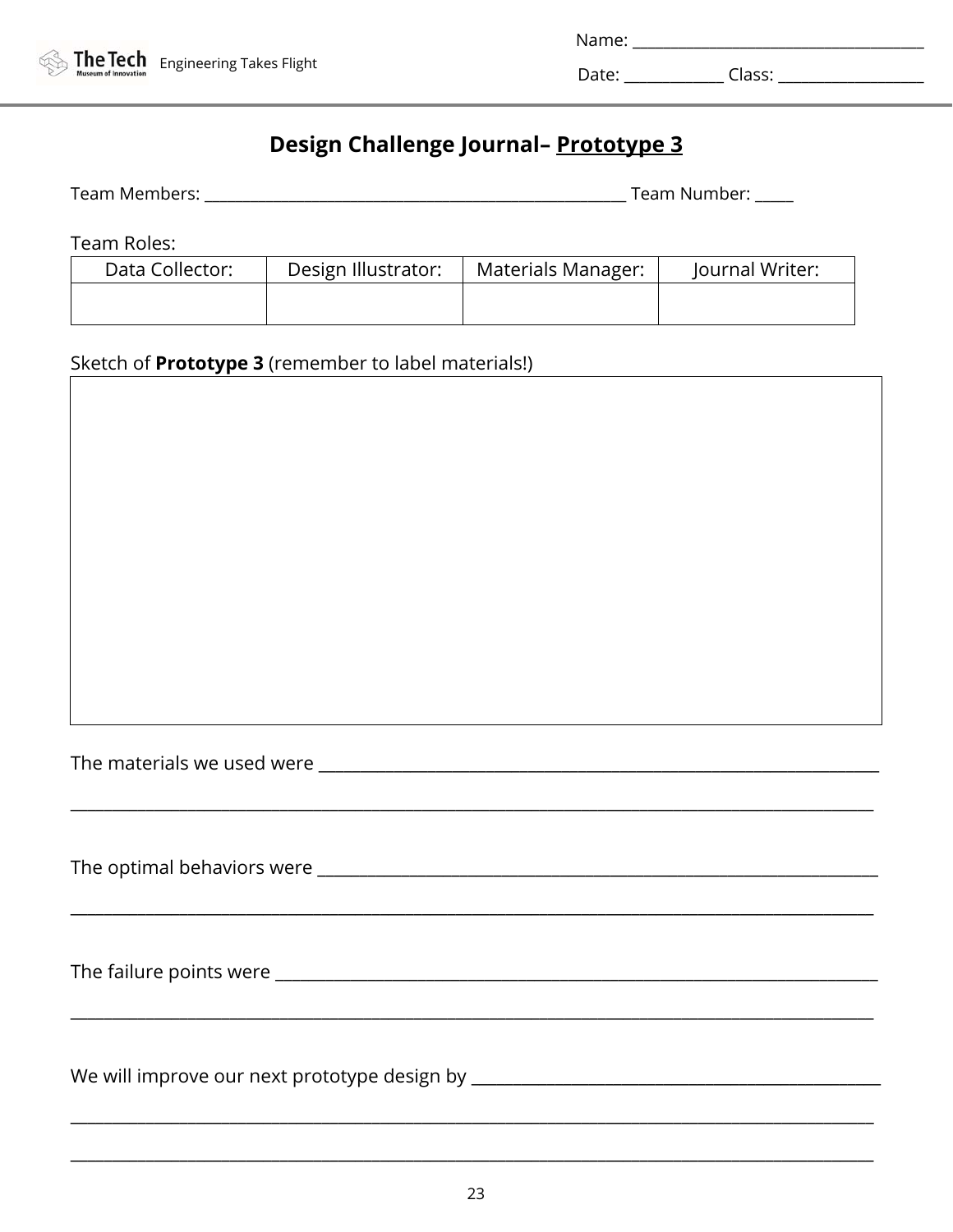

| Name <sup>.</sup> |  |
|-------------------|--|
|                   |  |

Date: \_\_\_\_\_\_\_\_\_\_\_\_\_ Class: \_\_\_\_\_\_\_\_\_\_\_\_\_\_\_\_\_\_\_

### **Design Challenge Journal– Optimal Design**

| Team Members:   | Team Number:        |                    |                 |
|-----------------|---------------------|--------------------|-----------------|
| Team Roles:     |                     |                    |                 |
| Data Collector: | Design Illustrator: | Materials Manager: | Journal Writer: |
|                 |                     |                    |                 |
|                 |                     |                    |                 |

# Sketch of **Optimal Design** (remember to label materials!)

| Our optimal design is Prototype #_____, because it best meets the criteria in the following |
|---------------------------------------------------------------------------------------------|
| ways:                                                                                       |

| it meets the constraints in of the following ways: |  |
|----------------------------------------------------|--|
|                                                    |  |
|                                                    |  |

\_\_\_\_\_\_\_\_\_\_\_\_\_\_\_\_\_\_\_\_\_\_\_\_\_\_\_\_\_\_\_\_\_\_\_\_\_\_\_\_\_\_\_\_\_\_\_\_\_\_\_\_\_\_\_\_\_\_\_\_\_\_\_\_\_\_\_\_\_\_\_\_\_\_\_\_\_\_\_\_\_\_\_\_\_\_\_\_\_\_\_\_\_\_\_\_

\_\_\_\_\_\_\_\_\_\_\_\_\_\_\_\_\_\_\_\_\_\_\_\_\_\_\_\_\_\_\_\_\_\_\_\_\_\_\_\_\_\_\_\_\_\_\_\_\_\_\_\_\_\_\_\_\_\_\_\_\_\_\_\_\_\_\_\_\_\_\_\_\_\_\_\_\_\_\_\_\_\_\_ and because

The materials we used were \_\_\_\_\_\_\_\_\_\_\_\_\_\_\_\_\_\_\_\_\_\_\_\_\_\_\_\_\_\_\_\_\_\_\_\_\_\_\_\_\_\_\_\_\_\_\_\_\_\_\_\_\_\_\_\_\_\_\_\_\_\_\_\_\_\_\_

The materials helped our design by \_\_\_\_\_\_\_\_\_\_\_\_\_\_\_\_\_\_\_\_\_\_\_\_\_\_\_\_\_\_\_\_\_\_\_\_\_\_\_\_\_\_\_\_\_\_\_\_\_\_\_\_\_\_\_\_\_\_\_

\_\_\_\_\_\_\_\_\_\_\_\_\_\_\_\_\_\_\_\_\_\_\_\_\_\_\_\_\_\_\_\_\_\_\_\_\_\_\_\_\_\_\_\_\_\_\_\_\_\_\_\_\_\_\_\_\_\_\_\_\_\_\_\_\_\_\_\_\_\_\_\_\_\_\_\_\_\_\_\_\_\_\_\_\_\_\_\_\_\_\_\_\_\_\_\_

\_\_\_\_\_\_\_\_\_\_\_\_\_\_\_\_\_\_\_\_\_\_\_\_\_\_\_\_\_\_\_\_\_\_\_\_\_\_\_\_\_\_\_\_\_\_\_\_\_\_\_\_\_\_\_\_\_\_\_\_\_\_\_\_\_\_\_\_\_\_\_\_\_\_\_\_\_\_\_\_\_\_\_\_\_\_\_\_\_\_\_\_\_\_\_\_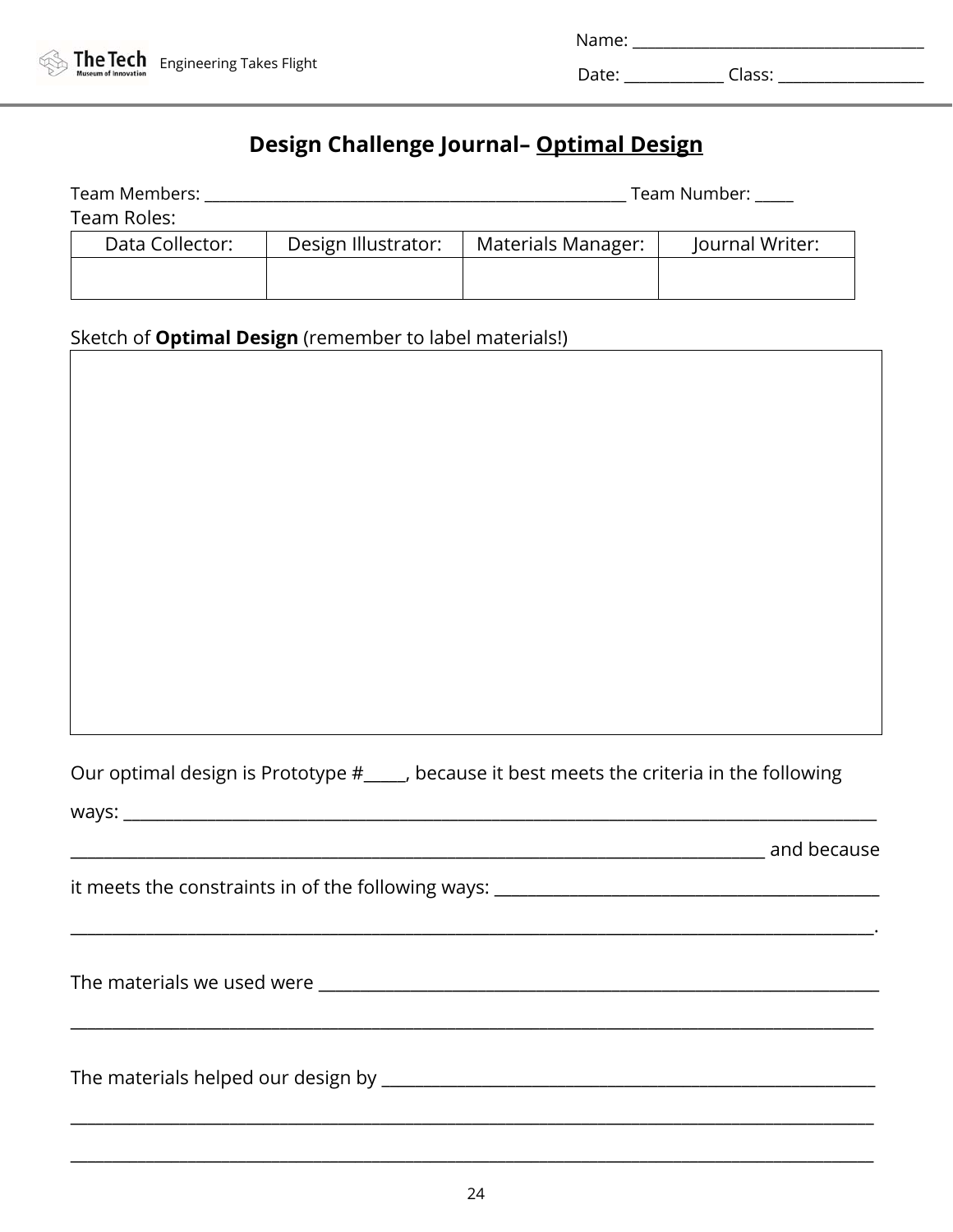### Design Challenge Journal- Prototype 1

 $(6-8^{th})$ 

| Team Members: | Team Number: |
|---------------|--------------|
|               |              |

Team Roles:

| .               |                     |                    |                 |
|-----------------|---------------------|--------------------|-----------------|
| Data Collector: | Design Illustrator: | Materials Manager: | Journal Writer: |
|                 |                     |                    |                 |
|                 |                     |                    |                 |

### Sketch of **Prototype 1** (remember to label materials!)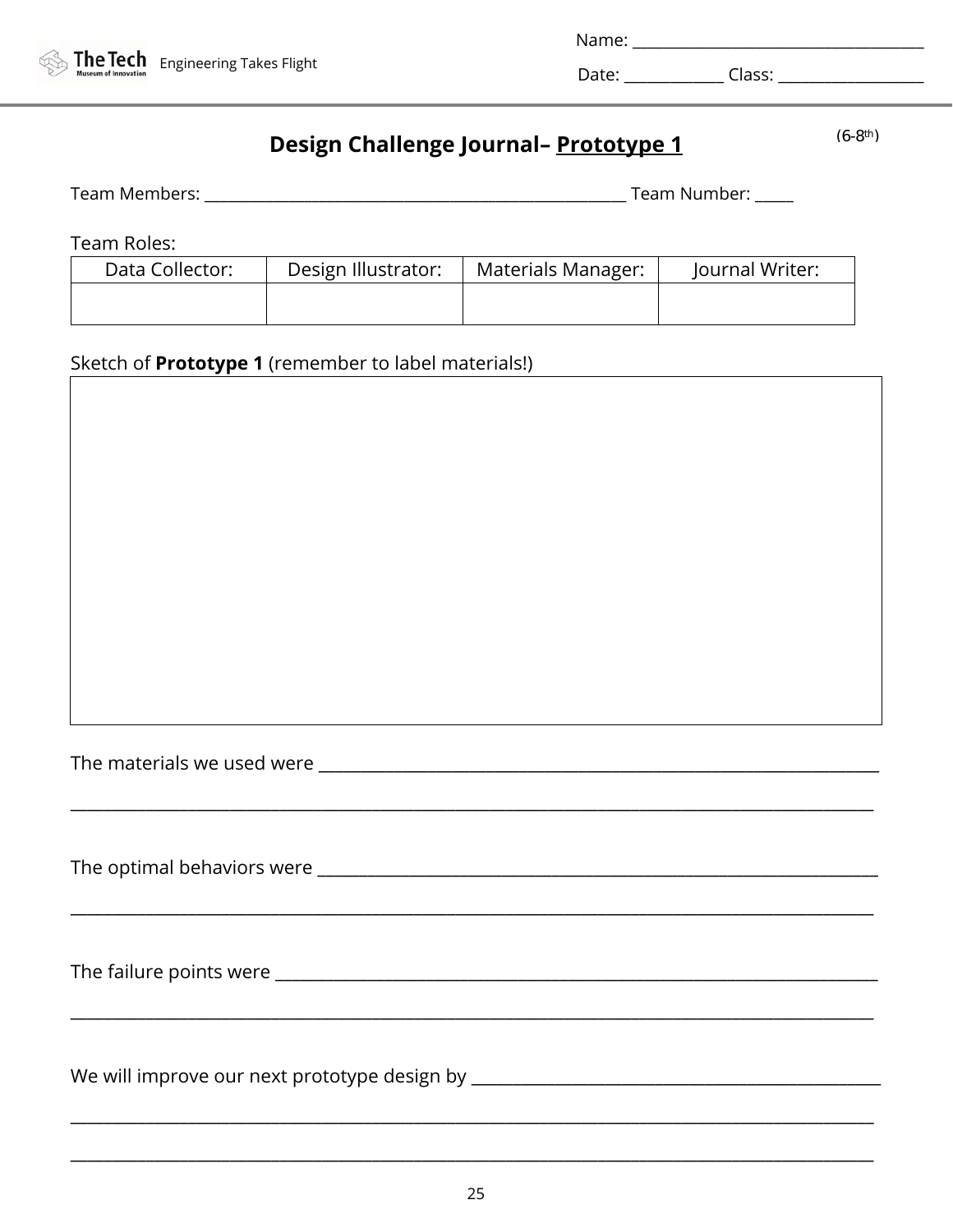

| Name: |  |
|-------|--|
|       |  |

### Design Challenge Journal- Prototype 2

| Team Members: | Team Number: ' |
|---------------|----------------|
|---------------|----------------|

Team Roles:

Γ

| Data Collector: | Design Illustrator: | <b>Materials Manager:</b> | Journal Writer: |
|-----------------|---------------------|---------------------------|-----------------|
|                 |                     |                           |                 |
|                 |                     |                           |                 |

### Sketch of **Prototype 2** (remember to label materials!)

| <u> 1989 - Johann Stoff, deutscher Stoff, der Stoff, der Stoff, der Stoff, der Stoff, der Stoff, der Stoff, der S</u> |
|-----------------------------------------------------------------------------------------------------------------------|
|                                                                                                                       |
|                                                                                                                       |
| We will improve our next prototype design by ________                                                                 |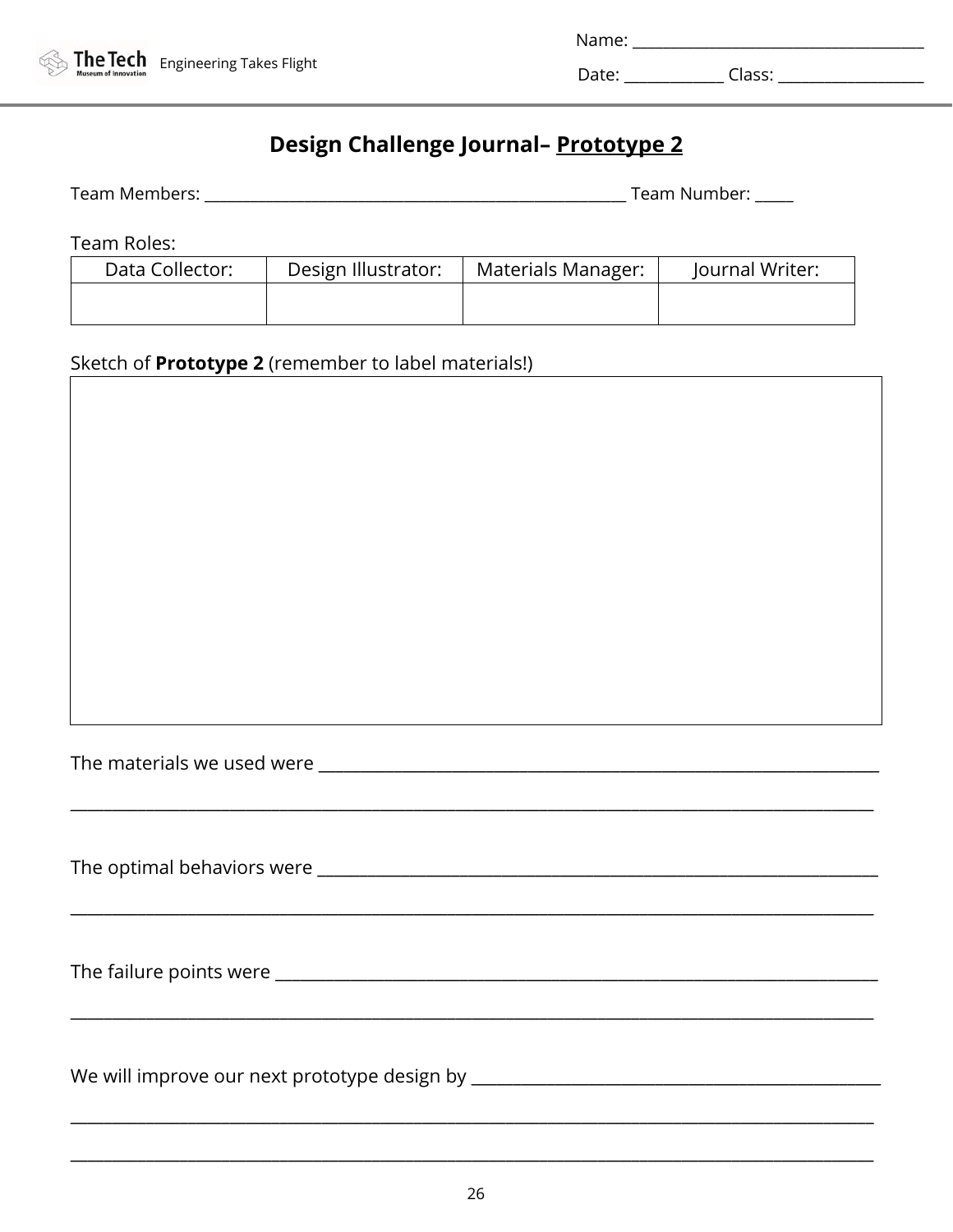

| Name: |  |
|-------|--|
|       |  |

### Design Challenge Journal- Prototype 3

| Team Members: | Team Number: ' |
|---------------|----------------|
|---------------|----------------|

Team Roles:

| Data Collector: | Design Illustrator: | Materials Manager: | Journal Writer: |
|-----------------|---------------------|--------------------|-----------------|
|                 |                     |                    |                 |

#### Sketch of **Prototype 3** (remember to label materials!) Г

| ,我们就会在这里的人,我们就会在这里的人,我们就会在这里的人,我们就会在这里,我们就会在这里的人,我们就会在这里,我们就会在这里,我们就会在这里的人,我们就会在 |
|----------------------------------------------------------------------------------|
|                                                                                  |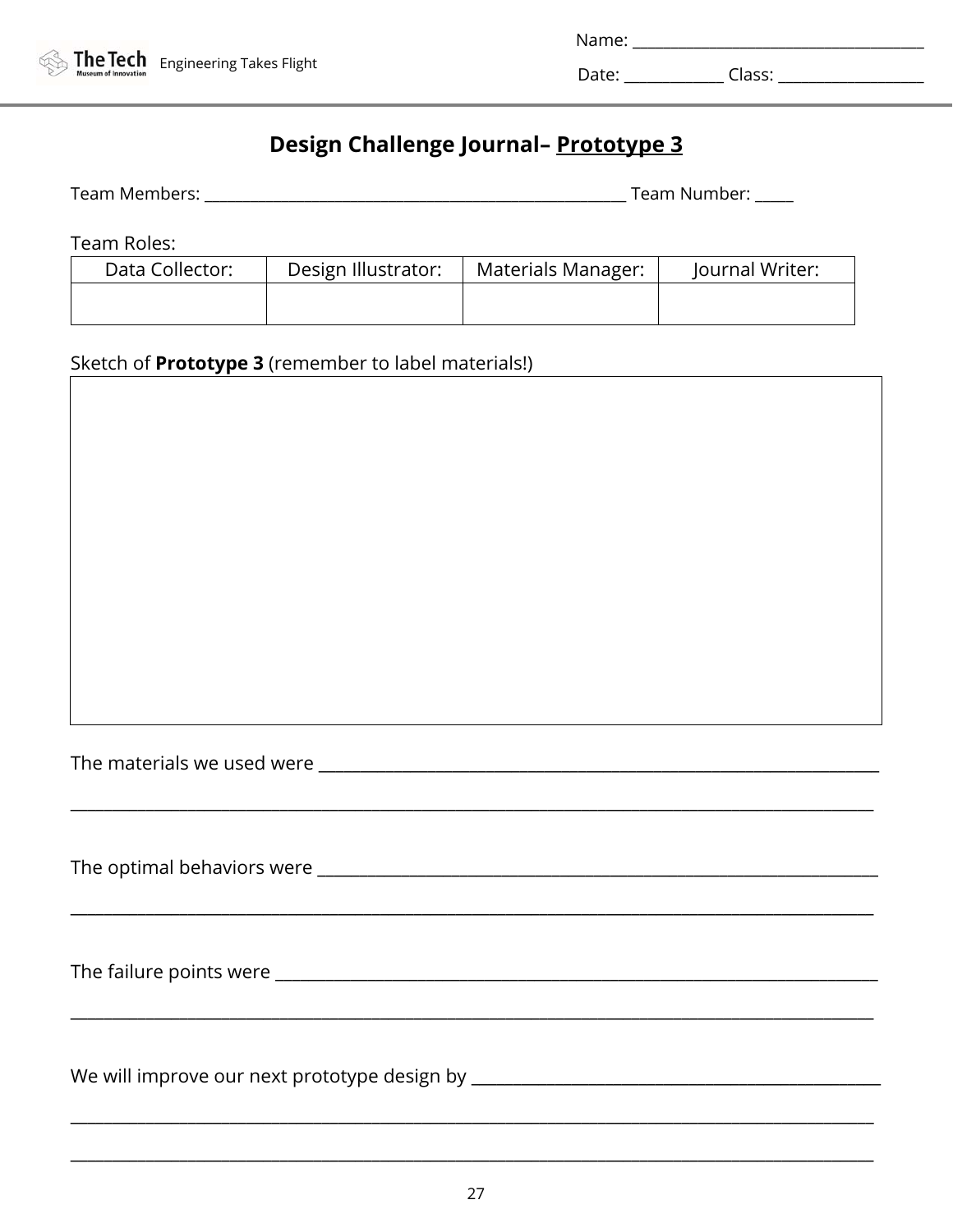

| Name <sup>.</sup> |  |
|-------------------|--|
|                   |  |

Date: \_\_\_\_\_\_\_\_\_\_\_\_\_ Class: \_\_\_\_\_\_\_\_\_\_\_\_\_\_\_\_\_\_\_

### **Design Challenge Journal– Optimal Design**

| Team Members:   |                     | Team Number:       |                 |  |
|-----------------|---------------------|--------------------|-----------------|--|
| Team Roles:     |                     |                    |                 |  |
| Data Collector: | Design Illustrator: | Materials Manager: | Journal Writer: |  |
|                 |                     |                    |                 |  |
|                 |                     |                    |                 |  |

# Sketch of **Optimal Design** (remember to label materials!)

Our optimal design is Prototype #\_\_\_\_\_, when we compare it to the other prototypes, it meets the criteria and constraints better. It meets the criteria in terms of \_\_\_\_\_\_\_\_\_\_

| and the |
|---------|
|         |
|         |
|         |
|         |
|         |
|         |

\_\_\_\_\_\_\_\_\_\_\_\_\_\_\_\_\_\_\_\_\_\_\_\_\_\_\_\_\_\_\_\_\_\_\_\_\_\_\_\_\_\_\_\_\_\_\_\_\_\_\_\_\_\_\_\_\_\_\_\_\_\_\_\_\_\_\_\_\_\_\_\_\_\_\_\_\_\_\_\_\_\_\_\_\_\_\_\_\_\_\_\_\_\_\_\_